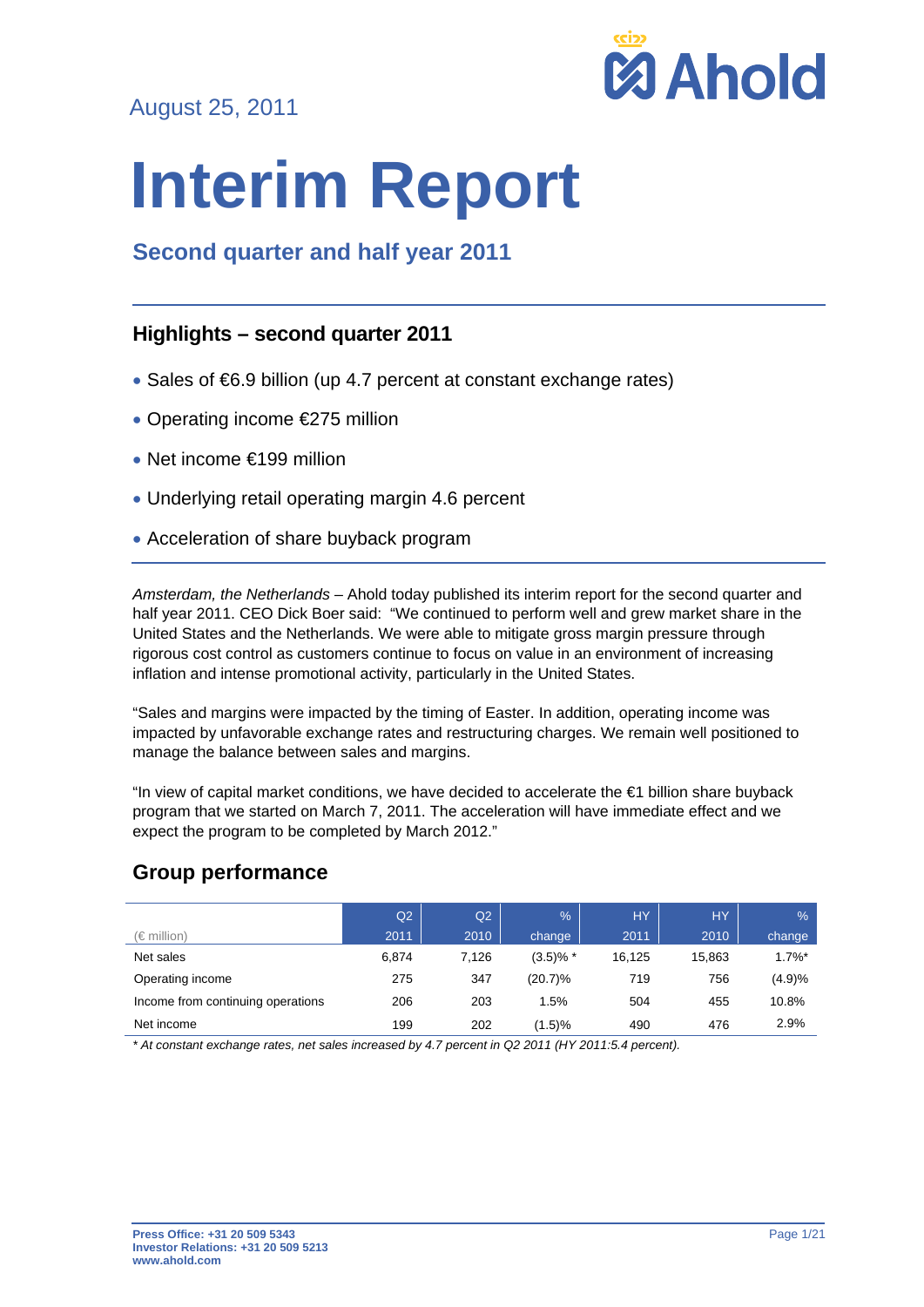# **Second quarter 2011 (compared to second quarter 2010)**

Net sales were €6.9 billion, down 3.5 percent, negatively impacted by changes in the exchange rates and the shift of the post-Easter week into the second quarter. At constant exchange rates, net sales increased by 4.7 percent.

Operating income was €275 million, down 20.7 percent. Retail operating income was €300 million, €76 million lower than last year, primarily as a result of unfavorable exchange rates, restructuring charges and the release of an insurance provision last year. The retail operating margin was 4.4 percent compared to 5.3 percent in Q2 2010. Underlying retail operating margin was 4.6 percent (Q2 2010: 5.2 percent). Corporate Center costs were €25 million for the quarter, down €4 million. Excluding the impact of the Company's insurance activities, Corporate Center costs were €16 million, €1 million lower than last year.

Income from continuing operations was €206 million, €3 million higher than last year, reflecting lower operating income, offset by lower net financial expense, lower income taxes and by an increase in income of joint ventures. Share in income of joint ventures in Q2 2010 was negatively impacted by a tax provision recorded by ICA, of which Ahold's share was €47 million.

Net income was €199 million, down €3 million.

Free cash flow was €37 million, €223 million lower than last year. The decrease was mainly due to lower operating cash flows from continuing operations of €274 million (declining from €550 million in Q2 2010 to €276 million in Q2 2011), partly offset by lower capital expenditures of €51 million. Lower operating cash flows from continuing operations were predominantly due to changes in working capital of €185 million, primarily driven by unfavorable year-over-year changes in payables impacted by the timing of Easter, and lower operating income.

Net debt increased by €487 million during the quarter to €950 million. Contributing to the change in net debt were a positive free cash flow of €37 million, offset by dividends paid on common shares of €328 million, the share buyback of €164 million and a negative currency impact of €36 million.

# **Half year 2011 (compared to half year 2010)**

Net sales were €16.1 billion, up 1.7 percent. At constant exchange rates, net sales increased by 5.4 percent.

Operating income was €719 million, down 4.9 percent. Retail operating income was €759 million, €46 million lower than last year. The retail operating margin was 4.7 percent compared to 5.1 percent last year. Underlying retail operating margin was 4.8 percent (HY 2010: 5.1 percent). Corporate Center costs were €40 million, down €9 million. Excluding the impact of the Company's insurance activities, Corporate Center costs were €35 million, €6 million lower than last year.

Income from continuing operations increased €49 million (10.8 percent) to €504 million. The lower operating income was more than offset by lower net financial expenses, lower income taxes and by an increase in income of joint ventures.

Net income was €490 million, up €14 million. The result from discontinued operations decreased €35 million, to a loss of €14 million in the first half of 2011 from an income of €21 million last year. The change is primarily due to a €23 million release of a provision for lease guarantees in the first half of 2010 related to Ahold's former subsidiaries BI-LO and Bruno's.

Free cash flow was €444 million, €172 million lower than last year. The decrease was mainly due to lower operating cash flows from continuing operations of €296 million partly offset by lower capital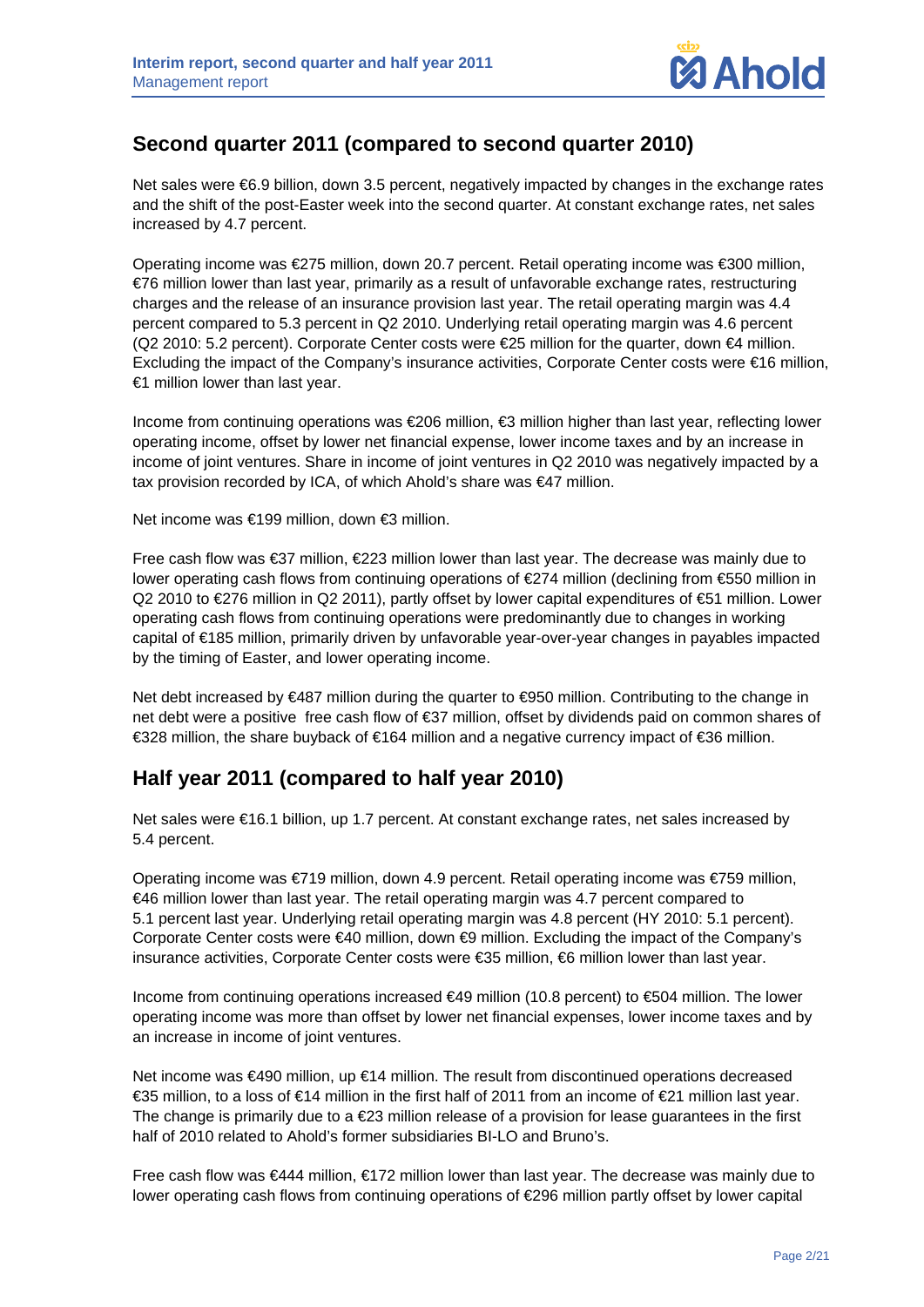

expenditures of €66 million, lower interest payments of €40 million and higher dividends from joint ventures of €20 million. Lower operating cash flows from continuing operations were predominantly due to changes in working capital of €163 million, largely impacted by timing differences related to settlement of payables, higher tax payments of €75 million and lower operating income.

Net debt increased by €213 million during the first half of 2011. The free cash flows of €444 million and a positive currency impact of €52 million were more than offset by dividends paid on common shares of €328 million and the share buyback of €355 million.

# **Performance by segment**

## **Ahold USA**

For the second quarter, net sales were \$5.8 billion, up 5.3 percent. Identical sales were up 3.9 percent (1.2 percent excluding gasoline). Operating income was \$209 million (or 3.6 percent of net sales), down \$61 million. Operating income included \$24 million (Q2 2010: \$6 million) of restructuring charges, \$4 million of impairment charges (Q2 2010: \$4 million of impairment reversals) and a \$1 million (Q2 2010: \$6 million) gain on the sale of assets. The Q2 2011 restructuring charges were mainly related to the transition of certain logistics activities. Furthermore, operating income included \$7 million (Q2 2010: \$9 million) of reorganization and IT integration costs. Also included in operating income last year was a \$20 million release of insurance provisions.

For the first half, net sales were \$13.4 billion, up 6.5%. Identical sales were up 4.5 percent (2.3 percent excluding gasoline). Operating income was \$559 million (or 4.2 percent of net sales), down \$6 million. Significant items affecting operating income (the main ones discussed under Note 3 to the financial statements) amounted to a net charge of \$43 million versus a net charge of \$1 million a year ago.

## **The Netherlands**

For the second quarter, net sales increased 4.0 percent to  $E$ , 4 billion. Identical sales were up 2.6 percent. Operating income of €152 million (or 6.3 percent of net sales) was down €7 million compared to last year. Operating income last year included a benefit of €6 million arising from the settlement of a non-recurring wage tax liability and a  $$\bigoplus$  million benefit from cost recoveries.$ 

For the first half, net sales increased 3.9 percent to €5.7 billion. Identical sales were up 2.7 percent. Operating income of €352 million (or 6.2 percent of net sales) was down €21 million. Significant items affecting operating income (the main ones discussed under Note 3 to the financial statements) amounted to a net benefit of €8 million in 2011 (2010: a net benefit of €19 million).

## **Other Europe (Czech Republic and Slovakia)**

For the second quarter, net sales increased 7.0 percent to €396 million. At constant exchange rates net sales were up 2.1 percent. Identical sales increased 1.8 percent (2.0 percent excluding gasoline). Operating income for the quarter was €3 million compared to nil in Q2 2010. Q2 2010 operating income included restructuring charges of €2 million.

For the first half, net sales increased 8.6 percent to €934 million. At constant exchange rates net sales were up 3.5 percent. Identical sales increased 3.5 percent (3.5 percent excluding gasoline). Operating income for the first half year was €8 million compared to nil last year. Operating income last year included restructuring charges of €4 million.

## **Other retail (Unconsolidated joint ventures)**

For the second quarter, Ahold's share in income of unconsolidated joint ventures was €28 million compared to a loss of €20 million in Q2 2010. For the first half year, Ahold's share in income of joint ventures increased by €39 million to €47 million. This was mainly due to better results from ICA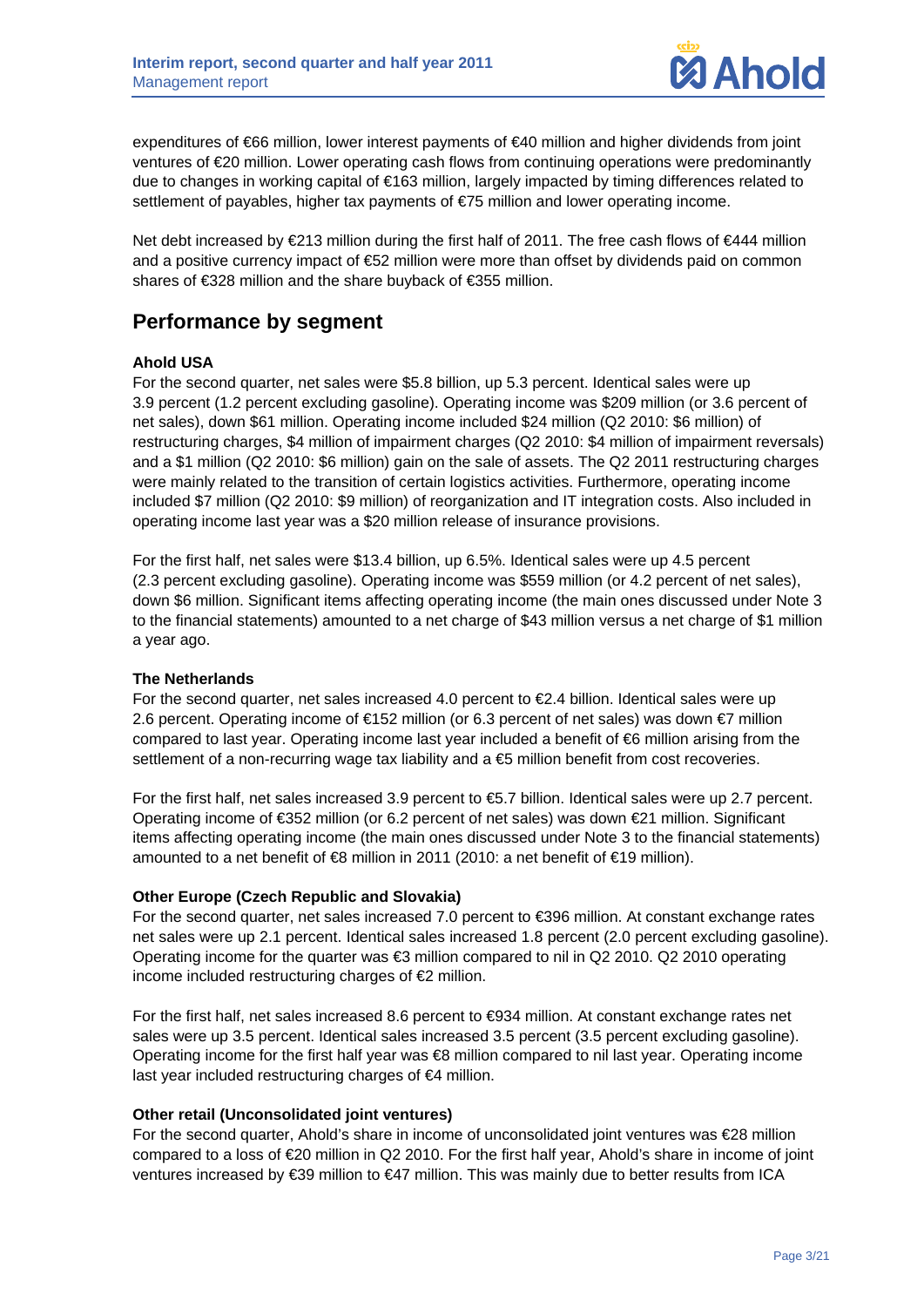where a provision related to a tax claim, of which Ahold's share was €47 million, was recorded in Q2 2010.

# **Other financial and operating information**

## **Identical/comparable sales growth (% year over year)<sup>1</sup>**

|                 | Q2 2011<br>identical | Q2 2011<br>identical<br>excluding<br>gasoline | Q2 2011<br>comparable | HY 2011<br>identical | HY 2011<br>identical<br>excluding<br>gasoline | HY 2011<br>comparable |
|-----------------|----------------------|-----------------------------------------------|-----------------------|----------------------|-----------------------------------------------|-----------------------|
| Ahold USA       | 3.9%                 | 1.2%                                          | 4.0%                  | 4.5%                 | 2.3%                                          | 4.7%                  |
| The Netherlands | 2.6%                 | 2.6%                                          |                       | 2.7%                 | 2.7%                                          |                       |
| Other Europe    | 1.8%                 | 2.0%                                          |                       | 3.5%                 | 3.5%                                          |                       |

*1. For the definition of identical and comparable sales see section "Other information" – "Use of non-GAAP financial measures".* 

## **Retail operating margin**

Operating margin is defined as operating income as a percentage of net sales. For a discussion of operating income, see Note 3 to the financial statements included in this report.

|                     | Q2   | Q2   | <b>HY</b> | HY.     |
|---------------------|------|------|-----------|---------|
|                     | 2011 | 2010 | 2011      | 2010    |
| Ahold USA           | 3.6% | 4.9% | 4.2%      | 4.5%    |
|                     |      |      |           |         |
| The Netherlands     | 6.3% | 6.8% | 6.2%      | 6.9%    |
| Other Europe        | 0.8% | 0.0% | 0.9%      | $0.0\%$ |
| Ahold Europe        | 5.5% | 5.9% | 5.5%      | 5.9%    |
|                     |      |      |           |         |
| <b>Total retail</b> | 4.4% | 5.3% | 4.7%      | 5.1%    |

## **Underlying retail operating income<sup>1</sup>**

|                                                            | Q2     | Q2     | $\frac{9}{6}$ | <b>HY</b> | <b>HY</b> | %         |
|------------------------------------------------------------|--------|--------|---------------|-----------|-----------|-----------|
|                                                            | 2011   | 2010   | change        | 2011      | 2010      | change    |
| \$ million                                                 |        |        |               |           |           |           |
| Ahold USA                                                  | 236    | 266    | $(11.3)\%$    | 587       | 560       | 4.8%      |
| Average U.S. dollar exchange rate<br>(euro per U.S.dollar) | 0.6958 | 0.8003 | $(13.1)\%$    | 0.7116    | 0.7587    | (6.2)%    |
|                                                            |        |        |               |           |           |           |
| $\epsilon$ million                                         |        |        |               |           |           |           |
| Ahold USA                                                  | 164    | 213    | $(23.0)\%$    | 418       | 427       | $(2.1)\%$ |
| The Netherlands                                            | 150    | 158    | (5.1)%        | 344       | 373       | (7.8)%    |
| Other Europe                                               | 3      | 1      | 200.0%        | 9         | 3         | 200.0%    |
| Ahold Europe                                               | 153    | 159    | (3.8)%        | 353       | 376       | (6.1)%    |
| <b>Total retail</b>                                        | 317    | 372    | $(14.8)\%$    | 771       | 803       | $(4.0)\%$ |

*1. For the definition of underlying retail operating income see section "Other information" – "Use of non-GAAP financial measures".*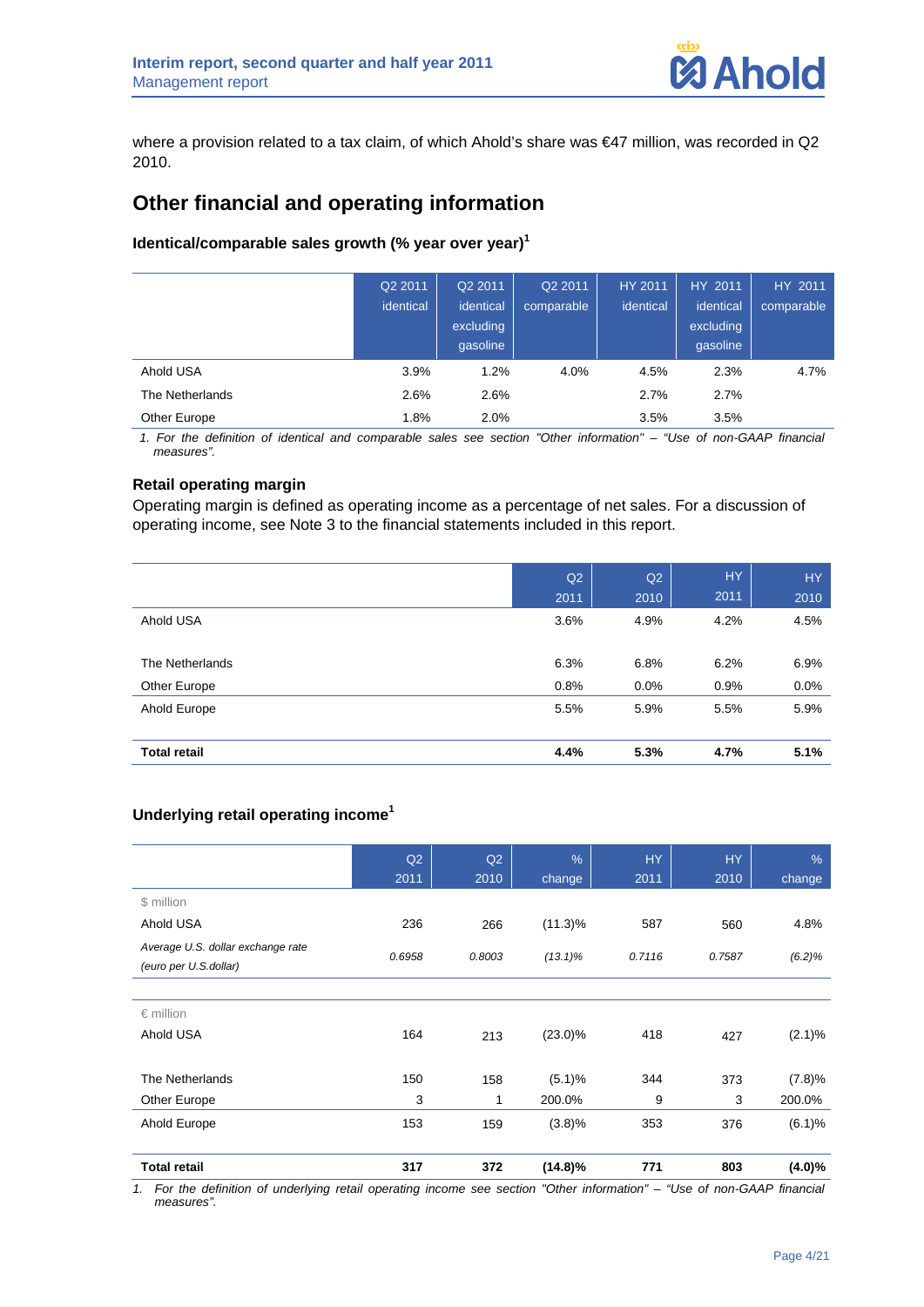## **Underlying retail operating margin**

Underlying operating margin is defined as underlying operating income as a percentage of net sales.

|                     | Q2   | Q2   | HY.  | HY.  |
|---------------------|------|------|------|------|
|                     | 2011 | 2010 | 2011 | 2010 |
| Ahold USA           | 4.1% | 4.8% | 4.4% | 4.4% |
|                     |      |      |      |      |
| The Netherlands     | 6.2% | 6.8% | 6.1% | 6.9% |
| Other Europe        | 0.8% | 0.3% | 1.0% | 0.3% |
| Ahold Europe        | 5.4% | 5.9% | 5.4% | 6.0% |
|                     |      |      |      |      |
| <b>Total retail</b> | 4.6% | 5.2% | 4.8% | 5.1% |

## **Store portfolio (including franchise stores)**

|                              | End of<br>2010 | Opened/<br>acquired | Closed/<br>sold          | End of Q2<br>2011 | End of Q2<br>2010 |
|------------------------------|----------------|---------------------|--------------------------|-------------------|-------------------|
| Ahold USA                    | 751            | 14                  | (9)                      | 756               | 746               |
| The Netherlands <sup>1</sup> | 1,914          | 26                  | (8)                      | 1,932             | 1,908             |
| Other Europe                 | 305            | и                   | $\overline{\phantom{a}}$ | 306               | 302               |
| Ahold Europe                 | 2,219          | 27                  | (8)                      | 2,238             | 2,210             |

**Total retail 2,970 41 (17) 2,994 2,956** 

*1. The number of stores at the end of Q2 2011 includes 1,080 specialty stores (Etos and Gall & Gall).* 

## **EBITDA<sup>1</sup>**

|                                               | Q2   | Q2   | $\frac{0}{6}$ | <b>HY</b> | <b>HY</b> | $\frac{9}{6}$ |
|-----------------------------------------------|------|------|---------------|-----------|-----------|---------------|
| $(\in$ million)                               | 2011 | 2010 | change        | 2011      | 2010      | change        |
| Ahold USA                                     | 258  | 345  | $(25.2)\%$    | 667       | 712       | (6.3)%        |
|                                               |      |      |               |           |           |               |
| The Netherlands                               | 199  | 209  | (4.8)%        | 464       | 485       | (4.3)%        |
| Other Europe                                  | 14   | 12   | 16.7%         | 34        | 27        | 25.9%         |
| Ahold Europe                                  | 213  | 221  | (3.6)%        | 498       | 512       | (2.7)%        |
|                                               |      |      |               |           |           |               |
| <b>Corporate Center</b>                       | (24) | (29) | 17.2%         | (39)      | (49)      | 20.4%         |
|                                               | 447  | 537  | $(16.8)\%$    | 1,126     | 1,175     | (4.2)%        |
| Share in income (loss) of joint<br>ventures   | 28   | (20) | n/m           | 47        | 8         | n/m           |
| Income (loss) from discontinued<br>operations | (7)  | (1)  | n/m           | (14)      | 21        | n/m           |
| <b>Total EBITDA</b>                           | 468  | 516  | (9.3)%        | 1,159     | 1,204     | (3.7)%        |

*1. For the definition of EBITDA see section "Other information" – "Use of non-GAAP financial measures".*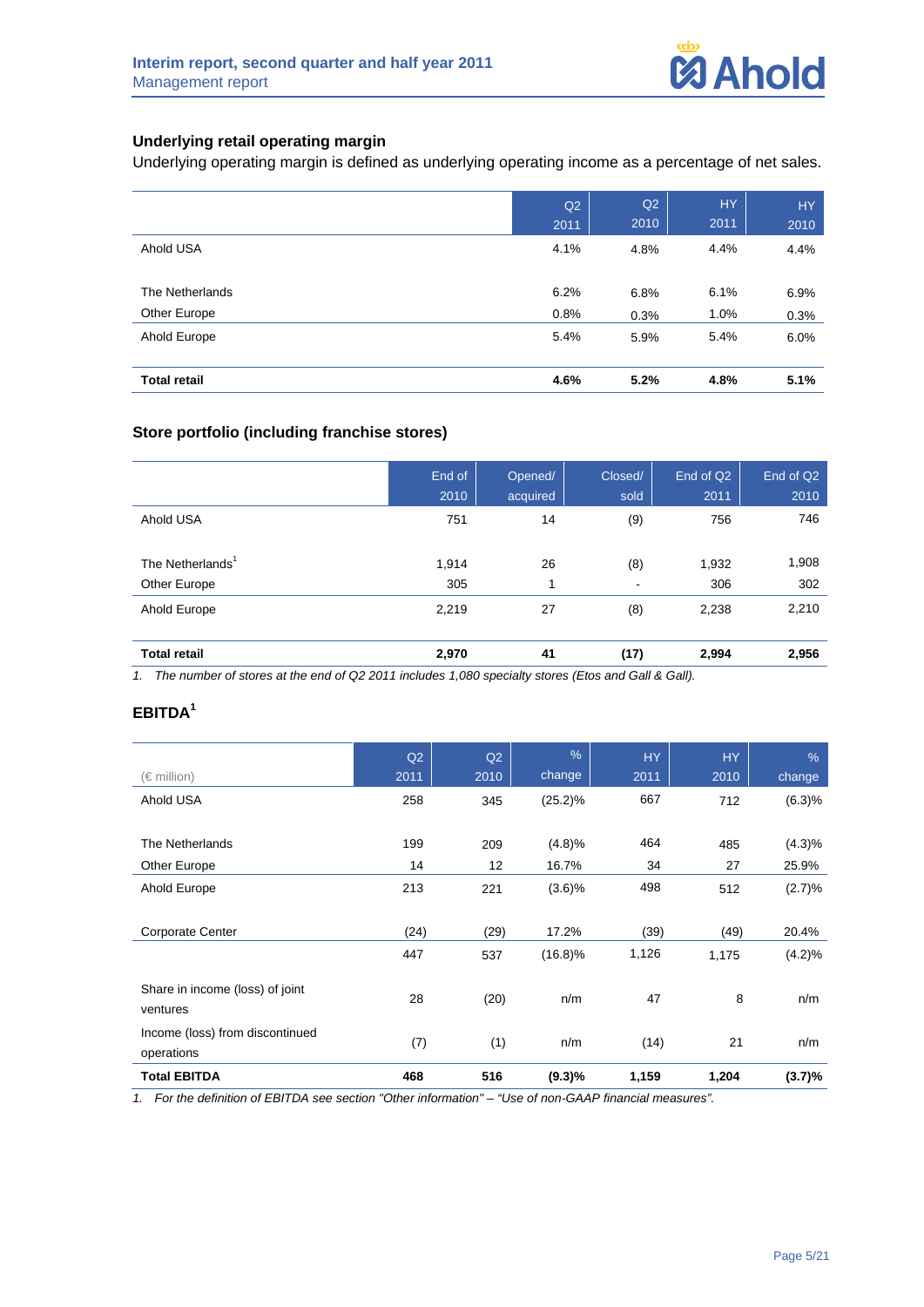## **Free cash flow<sup>1</sup>**

|                                                     | Q <sub>2</sub> | Q <sub>2</sub> | <b>HY</b> | <b>HY</b> |
|-----------------------------------------------------|----------------|----------------|-----------|-----------|
| $(\in$ million)                                     | 2011           | 2010           | 2011      | 2010      |
| Operating cash flows from continuing operations     | 276            | 550            | 807       | 1,103     |
| Purchase of non-current assets                      | (161)          | (212)          | (375)     | (441)     |
| Divestments of assets/disposal groups held for sale | 4              | 21             | 15        | 25        |
| Dividends from joint ventures <sup>4</sup>          | (3)            | 10             | 127       | 107       |
| Interest received                                   | 13             | 3              | 17        | 9         |
| Interest paid                                       | (92)           | (112)          | (147)     | (187)     |
| Free cash flow                                      | 37             | 260            | 444       | 616       |

*1. For the definition of free cash flow see section "Other information" – "Use of non-GAAP financial measures".* 

*2. The Q2 2011 figure represents the settlement of a hedge on an ICA dividend received in Q1 2011.* 

#### **Net debt**

| <b>July 17,</b> | April 24, | January 2, |
|-----------------|-----------|------------|
| 2011            | 2011      | 2011       |
| 1,377           | 1,340     | 1,851      |
| 1,032           | 1,007     | 1,096      |
| 497             | 497       | 497        |
| 2,906           | 2,844     | 3,444      |
|                 |           |            |
| 531             | 523       | 117        |
| 3,437           | 3,367     | 3,561      |
|                 |           |            |
| 2,487           | 2,904     | 2,824      |
| 950             | 463       | 737        |
|                 |           |            |

*1. Book overdrafts, representing the excess of total issued checks over available cash balances within the Group cash concentration structure, are classified in accounts payable and do not form part of net debt. These balances amounted to €122 million, €108 million and €138 million as of July 17, 2011, April 24, 2011, and January 2, 2011, respectively.* 

## *Credit facility refinancing*

On June 6, 2011, Ahold completed the refinancing of its €1.2 billion five-year committed credit facility. The facility, which replaced the previous one, has a sublimit of \$550 million for letters of credit and includes the possibility of 12-month extensions in each of the first two years.

# **Related party transactions**

Ahold has entered into arrangements with a number of its subsidiaries and affiliated companies in the course of its business. These arrangements relate to service transactions and financing agreements. There have been no significant changes in the related party transactions described in the last annual report.

# **Risks and uncertainties**

Ahold's enterprise risk management program provides executive management with a periodic and holistic understanding of Ahold's key business risks and the management practices in place to mitigate these risks. Ahold recognizes strategic, operational, financial and compliance and regulatory risk categories. The principal risks faced by the Company during the first half of the financial year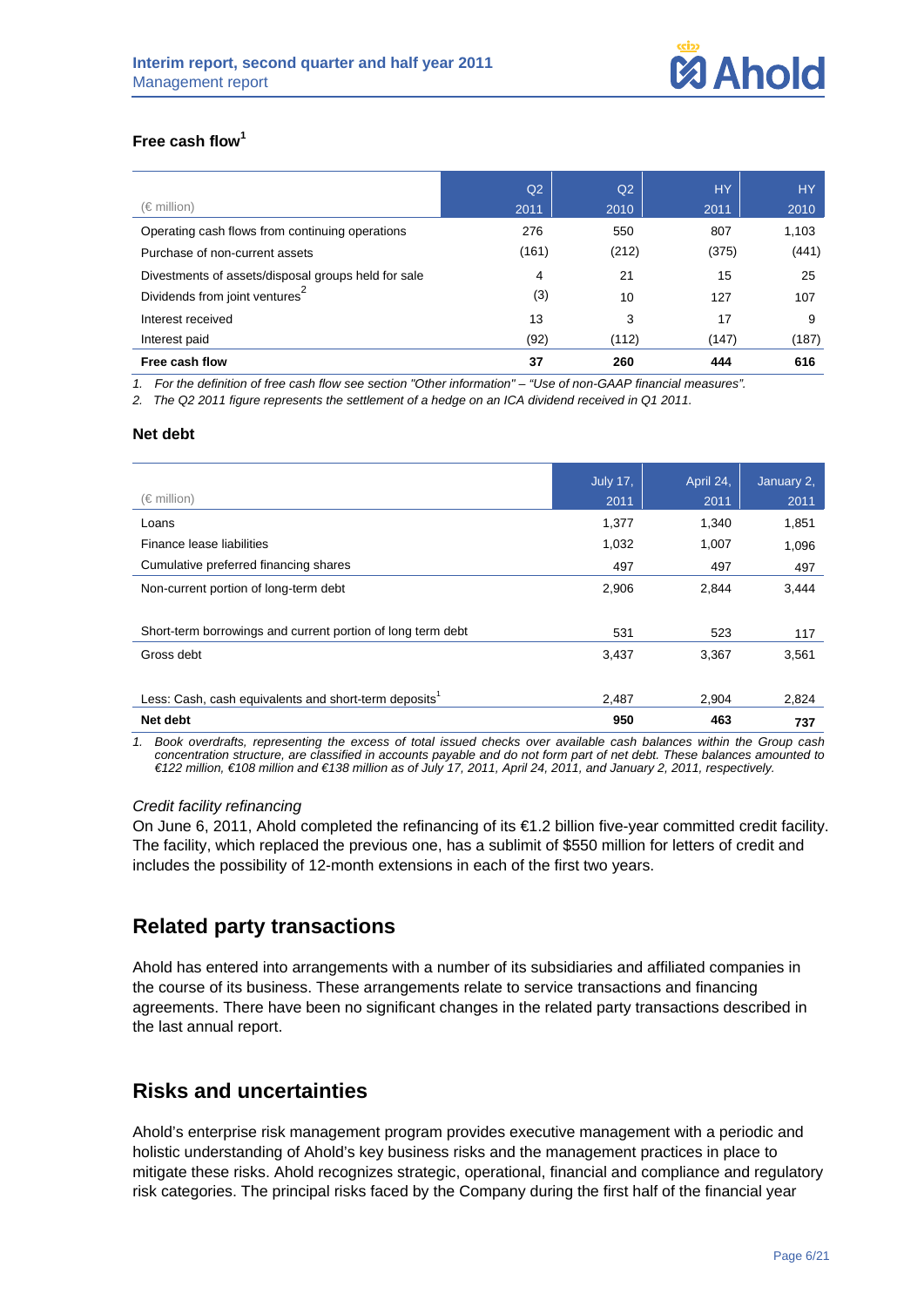

were the same as those identified at year end 2010 and management does not presently anticipate any material changes to the nature of the risks affecting Ahold's business over the second half of the financial year. A description of Ahold's risk management practices, principal risks and how they impact Ahold's business is provided in our 2010 Annual Report.

# **Auditors' involvement**

The content of this interim report has not been audited or reviewed by an external auditor.

# **Declarations**

The members of the Corporate Executive Board of Ahold hereby declare that, to the best of their knowledge, the half-year financial statements included in this interim report, which have been prepared in accordance with IAS 34 "Interim Financial Reporting", give a true and fair view of the assets, liabilities, financial position and profit or loss of Ahold, and the undertakings included in the consolidation taken as a whole, and the half-year management report included in this interim report includes a fair review of the information required pursuant to section 5:25d, subsections 8 and 9 of the Dutch Financial Markets Supervision Act (Wet op het financieel toezicht).

**Corporate Executive Board**  Dick Boer (CEO) Kimberly Ross (CFO) Lodewijk Hijmans van den Bergh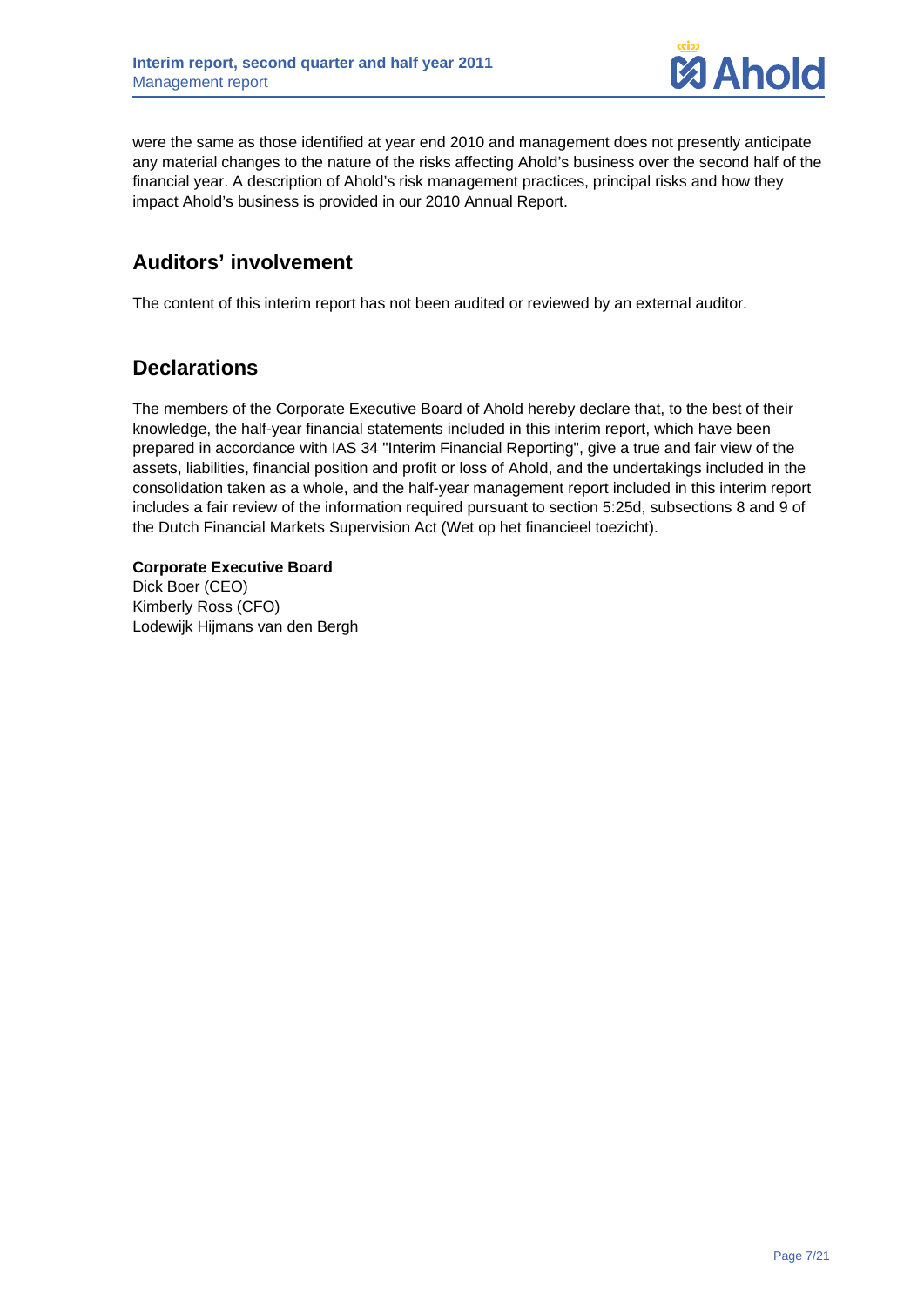

# **Consolidated interim income statement**

|                                                          |                | Q2           | Q2           | <b>HY</b>    | HY           |
|----------------------------------------------------------|----------------|--------------|--------------|--------------|--------------|
| (€ million, except per share data)                       | <b>Note</b>    | 2011         | 2010         | 2011         | 2010         |
| Net sales                                                | 3              | 6,874        | 7,126        | 16,125       | 15,863       |
| Cost of sales                                            | 4              | (5,090)      | (5,202)      | (11, 916)    | (11, 594)    |
| <b>Gross profit</b>                                      |                | 1,784        | 1,924        | 4.209        | 4,269        |
|                                                          |                |              |              |              |              |
| Selling expenses                                         |                | (1,284)      | (1, 377)     | (3,010)      | (3,064)      |
| General and administrative expenses                      |                | (225)        | (200)        | (480)        | (449)        |
| Total operating expenses                                 | 4              | (1,509)      | (1,577)      | (3,490)      | (3,513)      |
|                                                          |                |              |              |              |              |
| <b>Operating income</b>                                  | 3              | 275          | 347          | 719          | 756          |
|                                                          |                |              |              |              |              |
| Interest income                                          |                | 4            | 5            | 10           | 11           |
| Interest expense                                         |                | (55)         | (69)         | (132)        | (163)        |
| Other financial income                                   |                | 4            | 8            | 5            | 13           |
| Net financial expense                                    |                | (47)         | (56)         | (117)        | (139)        |
|                                                          |                |              |              |              |              |
| Income before income taxes                               |                | 228          | 291          | 602          | 617          |
|                                                          |                |              |              |              |              |
| Income taxes                                             | 5              | (50)         | (68)         | (145)        | (170)        |
| Share in income (loss) of joint ventures                 | 6              | 28           | (20)         | 47           | 8            |
| Income from continuing operations                        |                | 206          | 203          | 504          | 455          |
|                                                          |                |              |              |              |              |
| Income (loss) from discontinued operations               | $\overline{7}$ | (7)          | (1)          | (14)         | 21           |
| Net income attributable to common shareholders           |                | 199          | 202          | 490          | 476          |
|                                                          |                |              |              |              |              |
| Earnings per share                                       |                |              |              |              |              |
| Net income per share attributable to common              |                |              |              |              |              |
| shareholders                                             |                |              |              |              |              |
| basic<br>diluted                                         |                | 0.18<br>0.17 | 0.17<br>0.17 | 0.43<br>0.42 | 0.40<br>0.40 |
|                                                          |                |              |              |              |              |
| Income from continuing operations per share              |                |              |              |              |              |
| attributable to common shareholders                      |                |              |              |              |              |
| basic                                                    |                | 0.18         | 0.17         | 0.45         | 0.39         |
| diluted                                                  |                | 0.18         | 0.17         | 0.43         | 0.38         |
|                                                          |                |              |              |              |              |
| Weighted average number of common shares                 |                |              |              |              |              |
| outstanding (in millions)                                |                |              |              |              |              |
| basic                                                    |                | 1,125        | 1,175        | 1,132        | 1,179        |
| diluted                                                  |                | 1,188        | 1,236        | 1,196        | 1,240        |
| Average U.S. dollar exchange rate (euro per U.S. dollar) |                | 0.6958       | 0.8003       | 0.7116       | 0.7587       |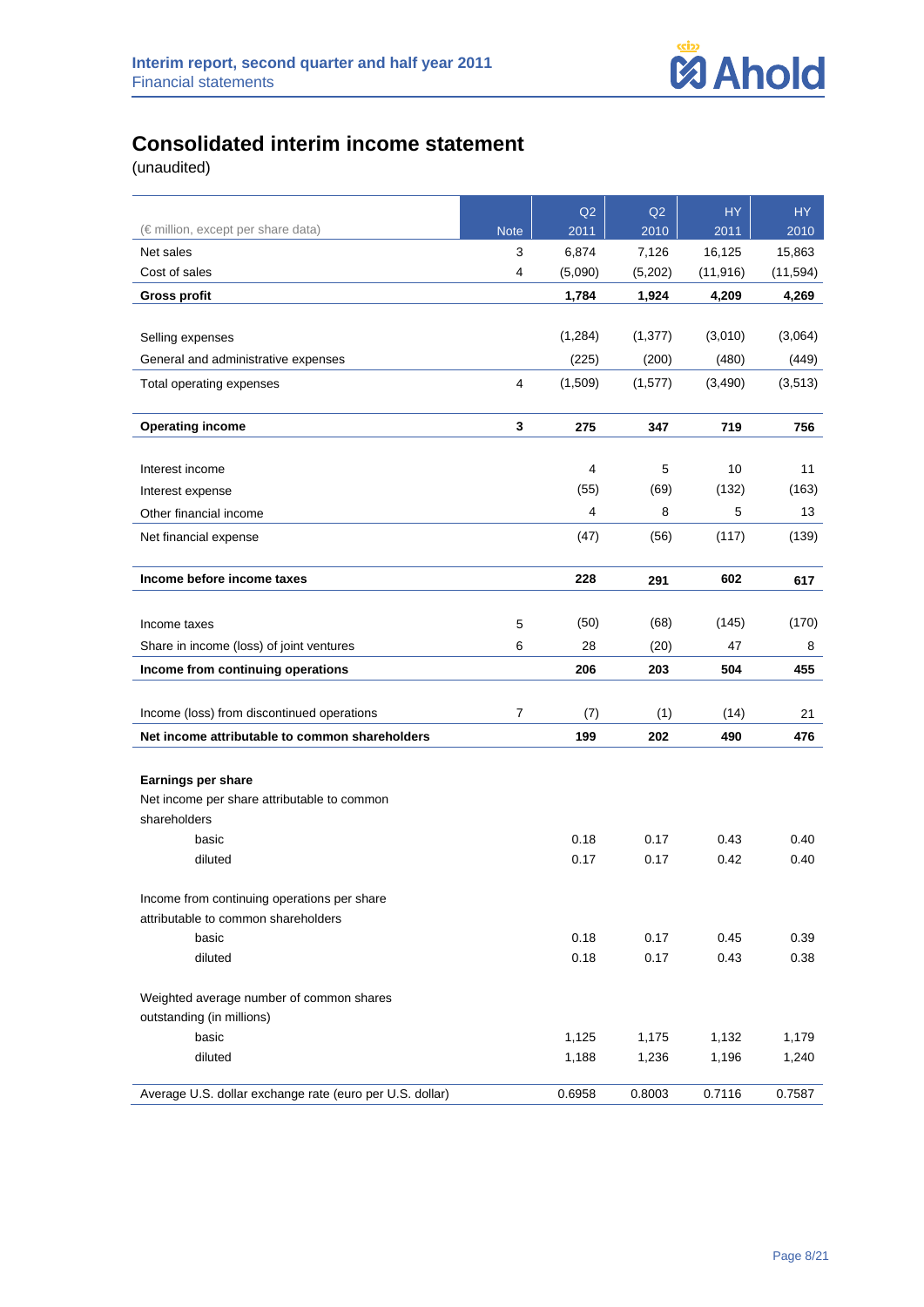

# **Consolidated interim statement of comprehensive income**

|                                                                                       | Q2   | Q2   | <b>HY</b> | HY.  |
|---------------------------------------------------------------------------------------|------|------|-----------|------|
| (€ million)                                                                           | 2011 | 2010 | 2011      | 2010 |
| Net income                                                                            | 199  | 202  | 490       | 476  |
| Currency translation differences in foreign interests:                                |      |      |           |      |
| Currency translation differences before taxes                                         | 62   | 115  | (168)     | 357  |
| Income taxes                                                                          | 1    |      |           | (1)  |
| Cash flow hedges:                                                                     |      |      |           |      |
| Cash flow hedges before taxes                                                         | (13) | (23) | (12)      | (37) |
| Income taxes                                                                          | 3    | 4    | 3         | 9    |
| Share of other comprehensive income (loss) of joint ventures -<br>net of income taxes | 15   | (10) | 12        | (35) |
| Other comprehensive income (loss)                                                     | 68   | 86   | (165)     | 293  |
| Total comprehensive income attributable to<br>common shareholders                     | 267  | 288  | 325       | 769  |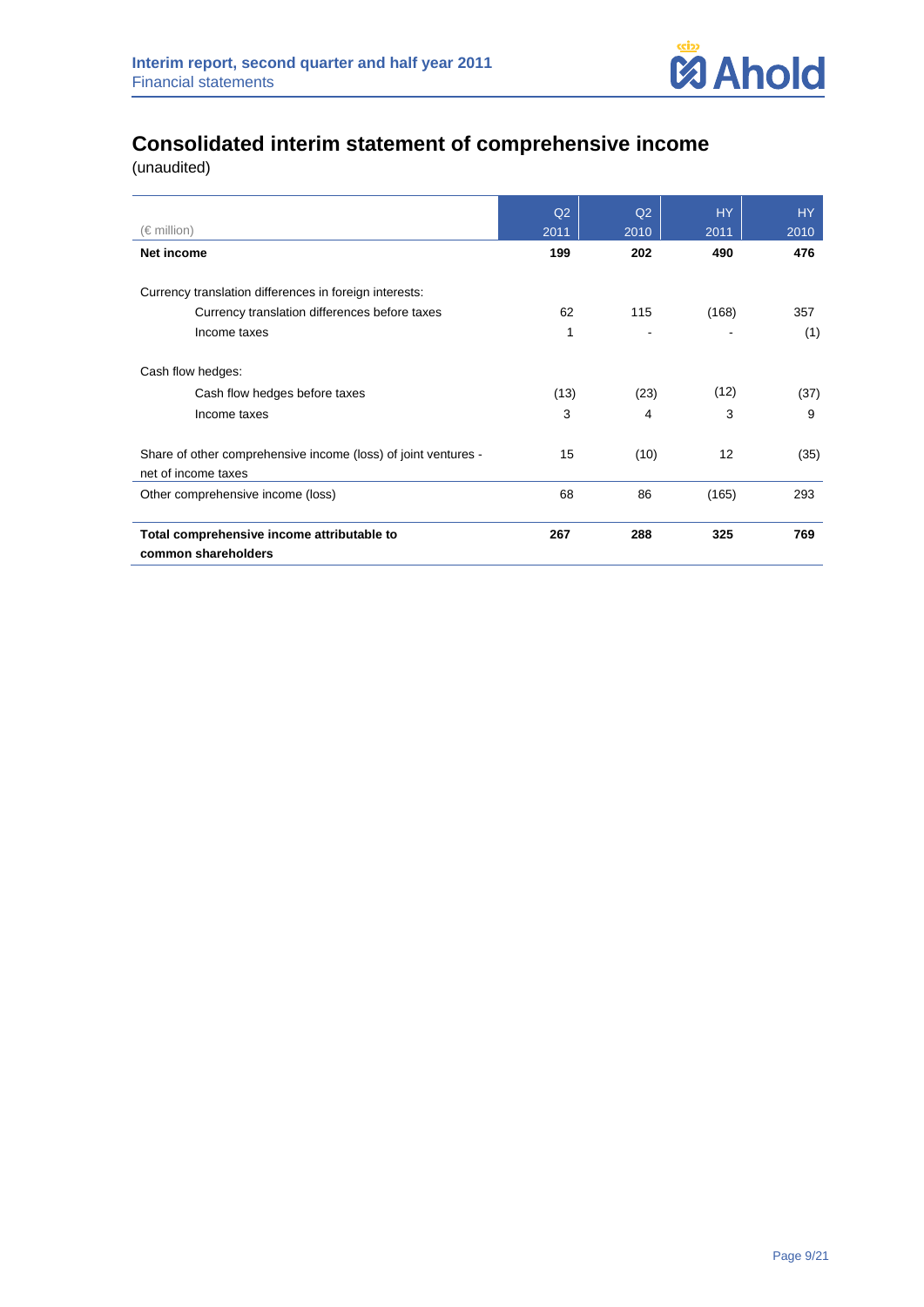

# **Consolidated interim balance sheet**

|                                                              |             | <b>July 17,</b> | January 2, |
|--------------------------------------------------------------|-------------|-----------------|------------|
| $(\in$ million)                                              | <b>Note</b> | 2011            | 2011       |
| <b>Assets</b>                                                |             |                 |            |
| Property, plant and equipment                                |             | 5,554           | 5,827      |
| Investment property                                          |             | 541             | 582        |
| Intangible assets                                            |             | 772             | 762        |
| Investments in joint ventures                                |             | 991             | 1,072      |
| Other non-current financial assets                           |             | 773             | 853        |
| Deferred tax assets                                          |             | 336             | 410        |
| Other non-current assets                                     |             | 31              | 25         |
| <b>Total non-current assets</b>                              |             | 8,998           | 9,531      |
|                                                              |             |                 |            |
| Assets held for sale                                         |             | 75              | 26         |
| Inventories                                                  |             | 1,311           | 1,331      |
| Receivables                                                  |             | 686             | 772        |
| Other current financial assets                               |             | 396             | 245        |
| Income taxes receivable                                      |             | 13              | 11         |
| Other current assets                                         |             | 157             | 209        |
| Cash and cash equivalents                                    | 9           | 2,275           | 2,600      |
| <b>Total current assets</b>                                  |             | 4,913           | 5,194      |
|                                                              |             |                 |            |
| <b>Total assets</b>                                          |             | 13,911          | 14,725     |
|                                                              |             |                 |            |
| <b>Equity and liabilities</b>                                |             |                 |            |
| Equity attributable to common shareholders                   | 8           | 5,564           | 5,910      |
| Loans                                                        |             | 1,377           | 1,851      |
| Other non-current financial liabilities                      |             | 1,675           | 1,726      |
| Pensions and other post-employment benefits                  |             | 116             | 129        |
| Deferred tax liabilities                                     |             | 188             | 177        |
| Provisions                                                   |             | 604             | 623        |
| Other non-current liabilities                                |             | 211             | 217        |
| <b>Total non-current liabilities</b>                         |             | 4,171           | 4,723      |
|                                                              |             |                 |            |
| Liabilities related to assets held for sale                  |             | 24              | 20         |
| Accounts payable                                             |             | 2,208           | 2,323      |
| Other current financial liabilities                          |             | 599             | 216        |
| Income taxes payable                                         |             | 175             | 243        |
| Provisions                                                   |             | 157             | 152        |
| Other current liabilities                                    |             | 1,013           | 1,138      |
| <b>Total current liabilities</b>                             |             | 4,176           | 4,092      |
|                                                              |             |                 |            |
| <b>Total equity and liabilities</b>                          |             | 13,911          | 14,725     |
| Quarter-end U.S. dollar exchange rate (euro per U.S. dollar) |             |                 |            |
|                                                              |             | 0.7066          | 0.7474     |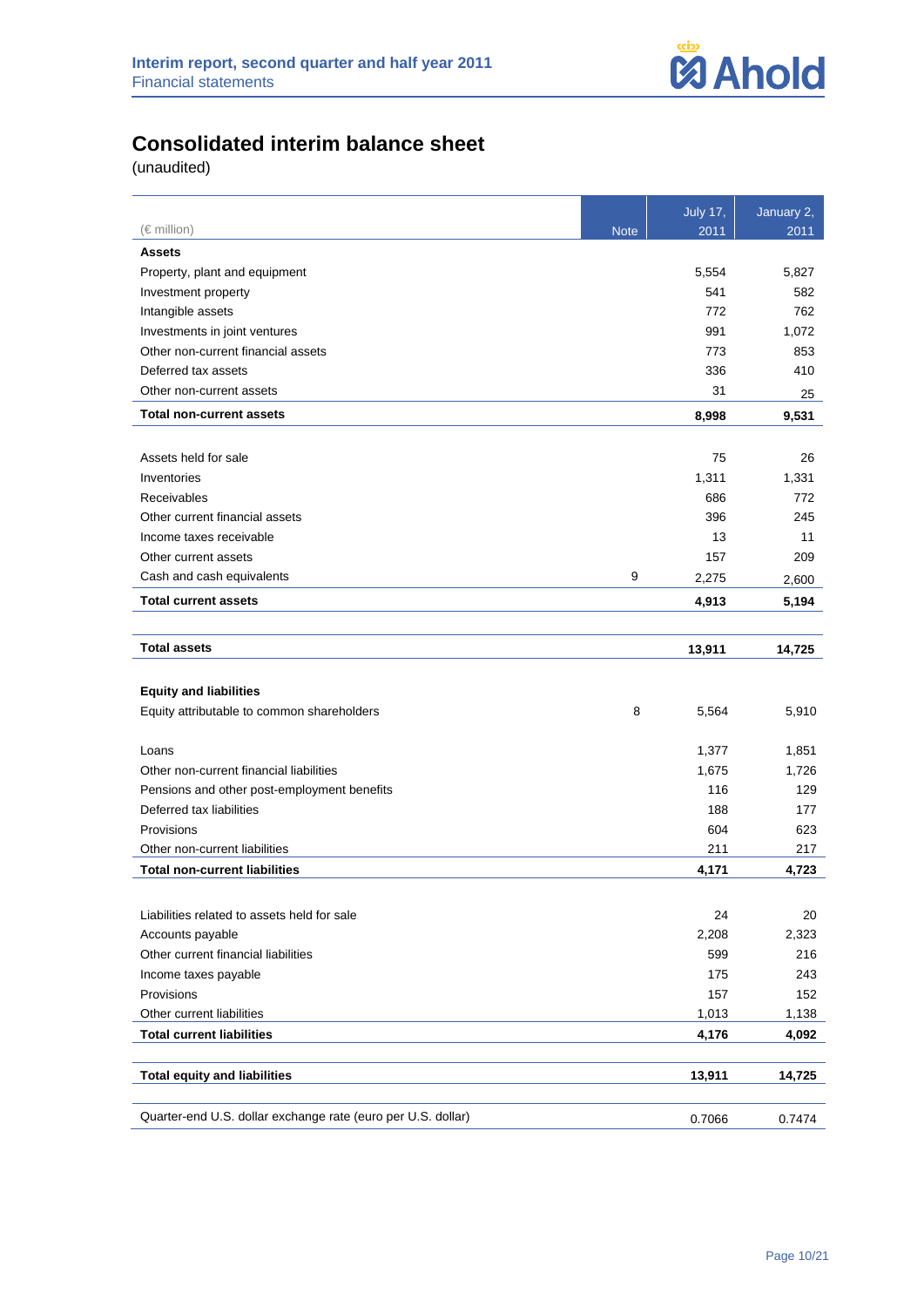

# **Consolidated interim statement of changes in equity**

|                                |              |            |                | Legal reserves |             |                    |                 |
|--------------------------------|--------------|------------|----------------|----------------|-------------|--------------------|-----------------|
|                                | <b>Share</b> | Additional | Currency       | Cash           | Other legal | <b>Accumulated</b> | Equity          |
|                                | capital      | paid-in    | translation    | flow           | reserves    | deficit            | attributable to |
|                                |              | capital    | reserve        | hedging        |             |                    | common          |
| (€ million)                    |              |            |                | reserve        |             |                    | shareholders    |
|                                |              |            |                |                |             |                    |                 |
| Balance as of January 3, 2010  | 358          | 9,916      | (632)          | (48)           | 444         | (4, 598)           | 5,440           |
| <b>Dividends</b>               |              |            |                |                |             | (272)              | (272)           |
| Total comprehensive income     |              |            | 324            | (30)           | (1)         | 476                | 769             |
| Share buyback                  |              |            |                |                |             | (139)              | (139)           |
| Share-based payments           |              |            |                |                |             | 23                 | 23              |
| Change in other legal reserves |              |            |                | $\overline{a}$ | (93)        | 93                 |                 |
| Balance as of July 18, 2010    | 358          | 9,916      | (308)          | (78)           | 350         | (4, 417)           | 5,821           |
|                                |              |            |                |                |             |                    |                 |
| Balance as of January 2, 2011  | 358          | 9,916      | (385)          | (63)           | 396         | (4, 312)           | 5,910           |
| <b>Dividends</b>               |              |            | $\blacksquare$ |                |             | (328)              | (328)           |
| Total comprehensive income     |              |            | (160)          | (5)            |             | 490                | 325             |
| Share buyback                  |              |            |                |                |             | (355)              | (355)           |
| Retirement of treasury shares  | (9)          | (289)      |                |                |             | 298                |                 |
| Share-based payments           | L,           |            |                |                |             | 12                 | 12              |
| Change in other legal reserves |              |            |                |                | (79)        | 79                 |                 |
| Balance as of July 17, 2011    | 349          | 9,627      | (545)          | (68)           | 317         | (4, 116)           | 5,564           |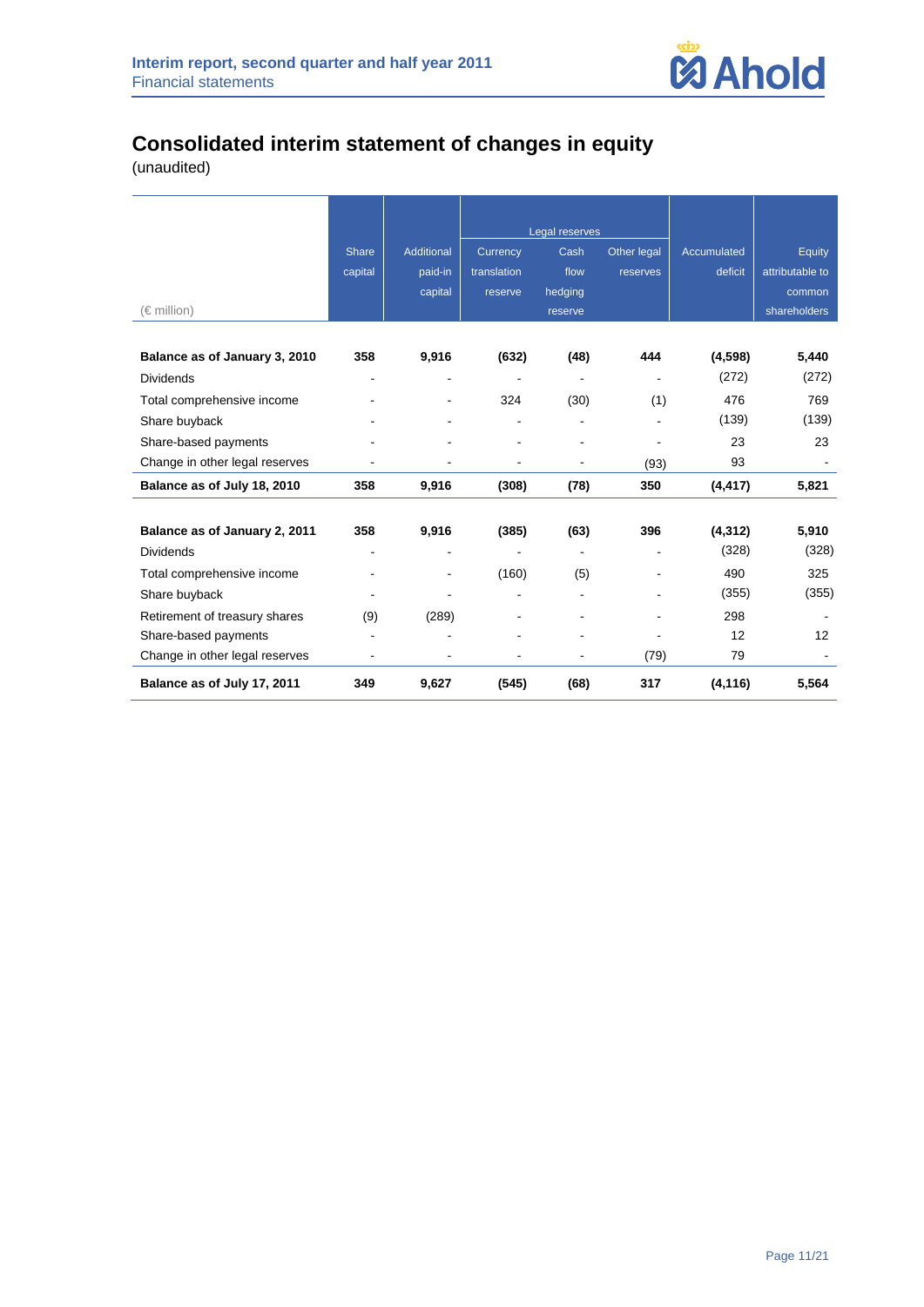# **Consolidated interim statement of cash flows**

(unaudited)

|                                                             |             | Q2          | Q2      | <b>HY</b>     | HY      |
|-------------------------------------------------------------|-------------|-------------|---------|---------------|---------|
| (€ million)                                                 | <b>Note</b> | 2011        | 2010    | 2011          | 2010    |
| Operating income                                            |             | 275         | 347     | 719           | 756     |
| Adjustments for:                                            |             |             |         |               |         |
| Depreciation, amortization and impairments                  |             | 175         | 188     | 412           | 419     |
| Gains on the sale of assets/disposal groups held for sale   |             | (3)         | (7)     | (10)          | (8)     |
| Share-based compensation expenses                           |             | 7           | 7       | 15            | 16      |
| Operating cash flows before changes in operating assets and |             | 454         | 535     | 1,136         | 1,183   |
| liabilities                                                 |             |             |         |               |         |
|                                                             |             |             |         |               |         |
| Changes in working capital:                                 |             |             |         |               |         |
| Changes in inventories                                      |             | 10          | (5)     | (21)          | (18)    |
| Changes in receivables and other current assets             |             | 38          | 30      | 62            | 135     |
| Changes in payables and other current liabilities           |             | (162)       | 46      | (163)         | (76)    |
| Changes in non-current assets and liabilities               |             | (25)        | (21)    | (63)          | (52)    |
| Cash generated from operations                              |             | 315         | 585     | 951           | 1,172   |
| Income taxes paid - net                                     |             | (39)        | (35)    | (144)         | (69)    |
| Operating cash flows from continuing operations             |             | 276         | 550     | 807           | 1,103   |
| Operating cash flows from discontinued operations           |             | (1)         | (3)     | (5)           | (7)     |
| Net cash from operating activities                          |             | 275         | 547     | 802           | 1,096   |
|                                                             |             |             |         |               |         |
| Purchase of non-current assets                              |             | (161)       | (212)   | (375)         | (441)   |
| Divestments of assets/disposal groups held for sale         |             | 4           | 21      | 15            | 25      |
| Acquisition of businesses, net of cash acquired             |             | (19)        |         | (21)          | (158)   |
| Changes in short-term deposits                              |             |             |         |               | 133     |
| Dividends from joint ventures                               |             | (3)         | 10      | 127           | 107     |
| Interest received                                           |             | 13          | 3       | 17            | 9       |
| Issuance of loans receivable                                |             | (4)         | (5)     | (7)           | (196)   |
| Repayments of loans receivable                              |             | 51          | 204     | 52            | 205     |
| Other                                                       |             | (2)         | (5)     | (9)           | (7)     |
| Net cash from investing activities                          |             | (121)       | 16      | (201)         | (323)   |
|                                                             |             |             |         |               |         |
|                                                             |             |             | (112)   |               |         |
| Interest paid                                               |             | (92)<br>(3) | (405)   | (147)<br>(11) | (187)   |
| Repayments of loans                                         |             |             |         |               | (413)   |
| Repayments of finance lease liabilities                     |             | (18)        | (14)    | (36)          | (29)    |
| Changes in short-term loans                                 |             | 5           | (122)   | 7             | 2       |
| Dividends paid on common shares                             |             | (328)       | (272)   | (328)         | (272)   |
| Share buyback                                               | 8           | (164)       | (123)   | (355)         | (139)   |
| Other                                                       |             | (2)         | 1       | (7)           | (4)     |
| Financing cash flows from continuing operations             |             | (602)       | (1,047) | (877)         | (1,042) |
| Financing cash flows from discontinued operations           |             | (1)         | (1)     | (2)           | (2)     |
| Net cash from financing activities                          |             | (603)       | (1,048) | (879)         | (1,044) |
| Net cash from operating, investing and financing activities | 9           | (449)       | (485)   | (278)         | (271)   |
|                                                             |             |             |         |               |         |
| Average U.S. dollar exchange rate (euro per U.S. dollar)    |             | 0.6958      | 0.8003  | 0.7116        | 0.7587  |

For the reconciliation between net cash from operating, investing and financing activities and cash and cash equivalents as presented in the balance sheet, see Note 9.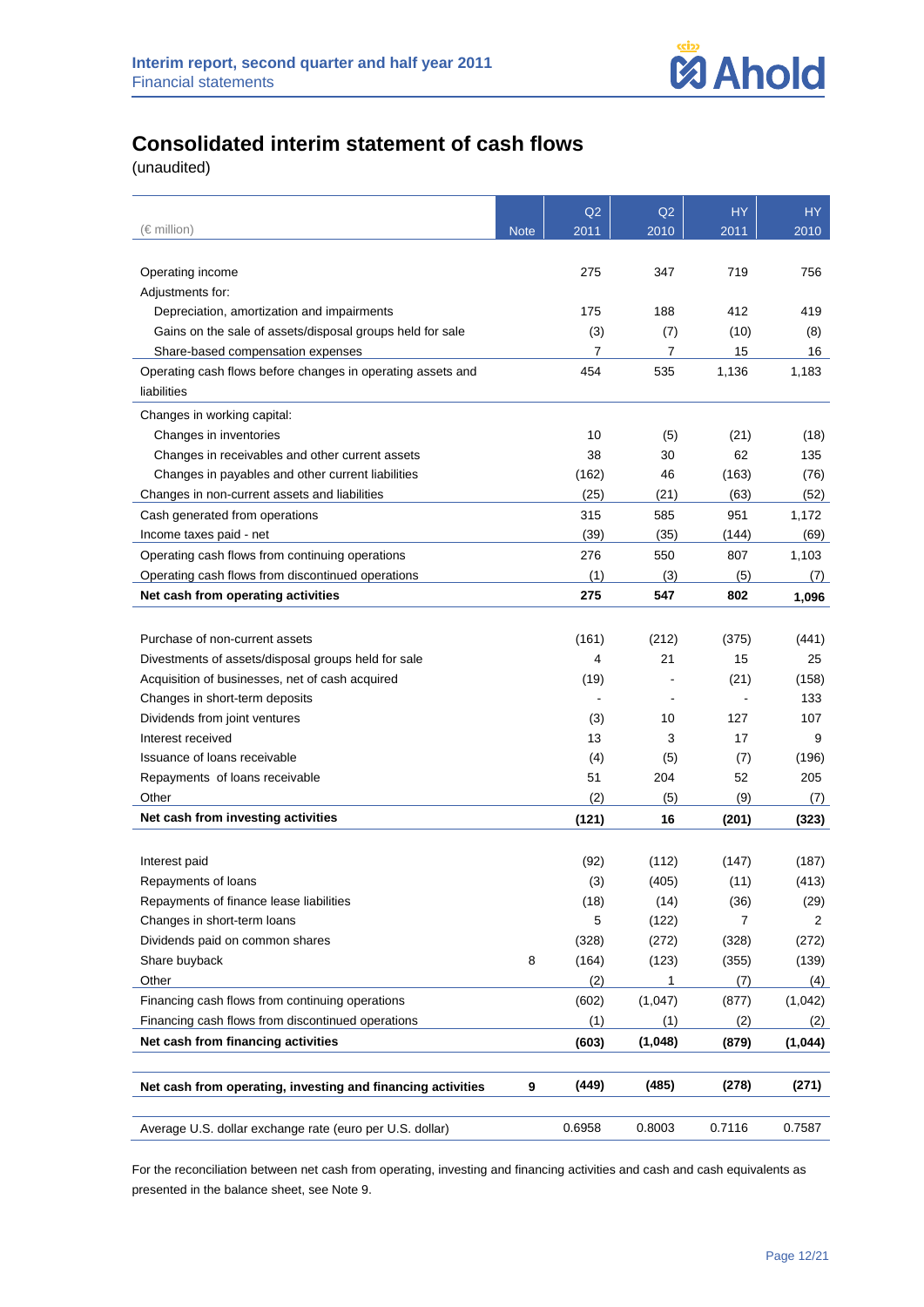

# **Notes to the condensed consolidated interim financial statements**

## **1. The Company and its operations**

The principal activity of Koninklijke Ahold N.V. ("Ahold" or the "Company"), a public limited liability company with its registered seat in Zaandam, the Netherlands and its head office in Amsterdam, the Netherlands, is the operation of retail food stores in the United States and Europe through subsidiaries and joint ventures.

The information in these condensed consolidated interim financial statements ("financial statements") is unaudited.

#### **2. Accounting policies**

#### *Basis of preparation*

These financial statements have been prepared in accordance with IAS 34 "Interim Financial Reporting". The accounting policies applied in these financial statements are consistent with those applied in Ahold's 2010 consolidated financial statements.

Ahold's reporting calendar is based on 13 periods of four weeks, with 2011 and 2010 each comprising 52 weeks. The second quarter and first half of 2011 and 2010 each comprise 12 weeks and 28 weeks, respectively. The financial year of Ahold's unconsolidated joint ventures, ICA AB ("ICA") and JMR - Gestão de Empresas de Retalho, SGPS. S.A. ("JMR"), corresponds to the calendar year. Any significant transactions and/or events between ICA's and JMR's quarter-end and Ahold's quarter-end are taken into account in the preparation of Ahold's financial statements.

#### **3. Segment reporting**

Ahold's retail operations are presented in three reportable segments. In addition, Other retail, consisting of Ahold's unconsolidated joint ventures ICA and JMR, and Ahold's Corporate Center are presented separately.

| Reportable segment | Included in the Reportable segment                                         |
|--------------------|----------------------------------------------------------------------------|
| Ahold USA          | Stop & Shop New England, Stop & Shop New York Metro, Giant Landover, Giant |
|                    | Carlisle, and Peapod                                                       |
| The Netherlands    | Albert Heijn, Etos, Gall & Gall, and albert.nl                             |
| Other Europe       | Albert (Czech Republic and Slovakia) and Hypernova (Slovakia)              |
|                    |                                                                            |

| Other            | Included in Other                                                     |
|------------------|-----------------------------------------------------------------------|
| Other retail     | Unconsolidated joint ventures ICA (60 percent) and JMR (49 percent)   |
| Corporate Center | Corporate staff (the Netherlands, Switzerland, and the United States) |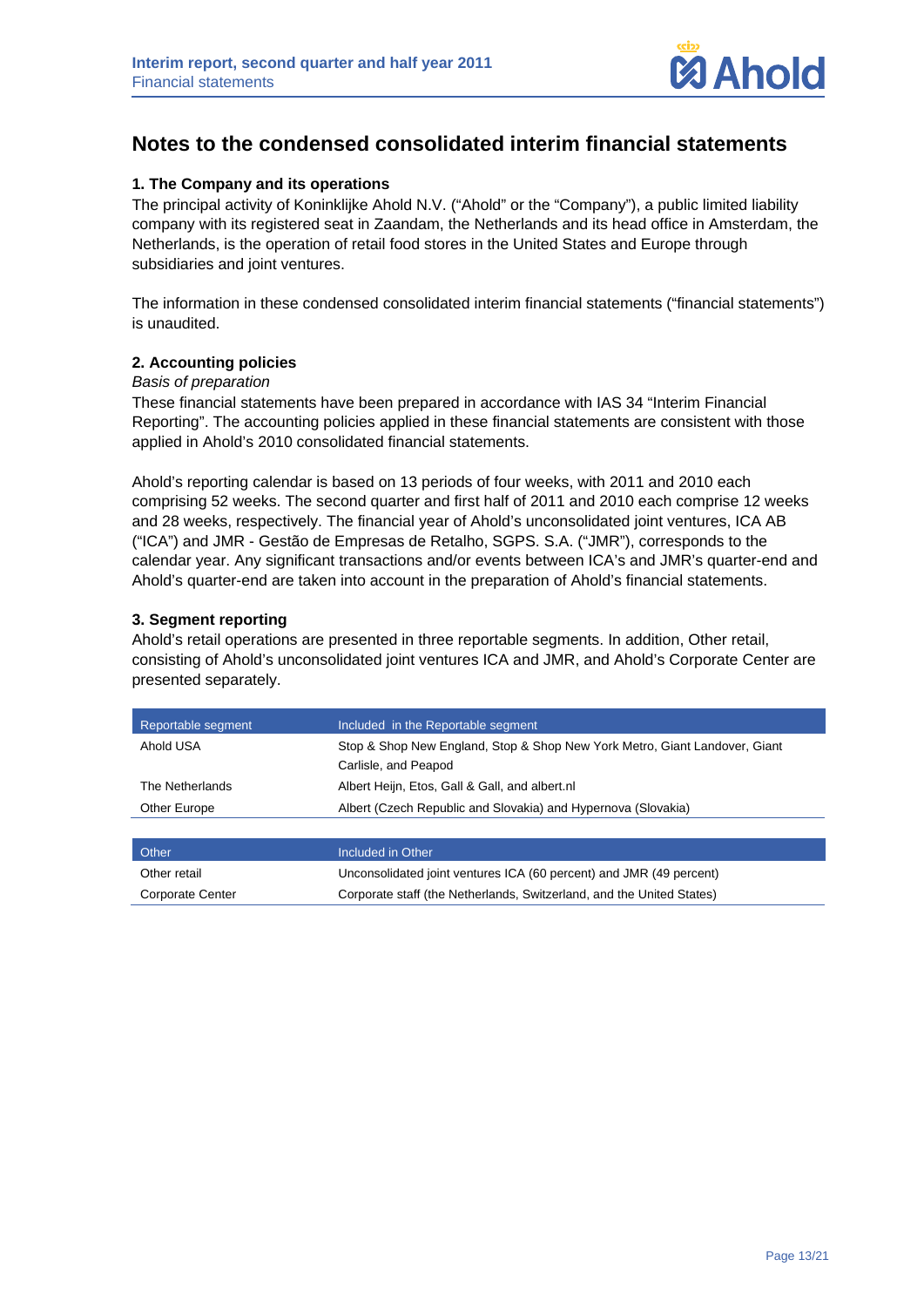#### **Net sales**

Net sales per segment are as follows:

|                                                            | Q2     | Q2     | $\frac{9}{6}$ | <b>HY</b> | <b>HY</b> | $\%$   |
|------------------------------------------------------------|--------|--------|---------------|-----------|-----------|--------|
|                                                            | 2011   | 2010   | change        | 2011      | 2010      | change |
| \$ million                                                 |        |        |               |           |           |        |
| Ahold USA                                                  | 5,813  | 5,520  | 5.3%          | 13,405    | 12,589    | 6.5%   |
| Average U.S. dollar exchange rate<br>(euro per U.S.dollar) | 0.6958 | 0.8003 | $(13.1)\%$    | 0.7116    | 0.7587    | (6.2)% |
|                                                            |        |        |               |           |           |        |
| $\epsilon$ million                                         |        |        |               |           |           |        |
| Ahold USA                                                  | 4,046  | 4,418  | (8.4)%        | 9,536     | 9,562     | (0.3)% |
| The Netherlands                                            | 2,432  | 2,338  | 4.0%          | 5,655     | 5,441     | 3.9%   |
| Other Europe                                               | 396    | 370    | 7.0%          | 934       | 860       | 8.6%   |
| Ahold Europe                                               | 2,828  | 2,708  | 4.4%          | 6,589     | 6,301     | 4.6%   |
| <b>Ahold Group</b>                                         | 6,874  | 7,126  | $(3.5)\%$     | 16,125    | 15,863    | 1.7%   |

The combined net sales of Ahold's unconsolidated joint ventures ICA and JMR amounted to €3,482 million and €3,141 million for Q2 2011 and Q2 2010, respectively (HY 2011: €6,670 million and HY 2010: €6,105 million).

## **Operating income**

Operating income (loss) per segment is as follows:

|                                                            | Q2<br>2011 | Q2<br>2010     | %<br>change | <b>HY</b><br>2011 | <b>HY</b><br>2010 | $\%$<br>change |
|------------------------------------------------------------|------------|----------------|-------------|-------------------|-------------------|----------------|
| \$ million                                                 |            |                |             |                   |                   |                |
| Ahold USA                                                  | 209        | 270            | $(22.6)\%$  | 559               | 565               | (1.1)%         |
| Average U.S. dollar exchange rate<br>(euro per U.S.dollar) | 0.6958     | 0.8003         | $(13.1)\%$  | 0.7116            | 0.7587            | (6.2)%         |
|                                                            |            |                |             |                   |                   |                |
| $\epsilon$ million                                         |            |                |             |                   |                   |                |
| Ahold USA                                                  | 145        | 217            | $(33.2)\%$  | 399               | 432               | (7.6)%         |
| The Netherlands                                            | 152        | 159            | (4.4)%      | 352               | 373               | (5.6)%         |
| Other Europe                                               | 3          | $\blacksquare$ | n/m         | 8                 | ۰                 | n/m            |
| Ahold Europe                                               | 155        | 159            | (2.5)%      | 360               | 373               | $(3.5)\%$      |
| Corporate Center                                           | (25)       | (29)           | 13.8%       | (40)              | (49)              | 18.4%          |
| <b>Ahold Group</b>                                         | 275        | 347            | (20.7)%     | 719               | 756               | (4.9)%         |

## **Ahold USA**

Operating income in Q2 2011 included \$24 million (€17 million) of restructuring charges, mainly related to the transition of certain logistics activities. Furthermore, operating income included \$4 million (€3 million) of impairments and \$7 million (€5 million) of reorganization and IT integration costs. Q1 2011 operating income included \$8 million (€6 million) of reorganization and IT integration costs.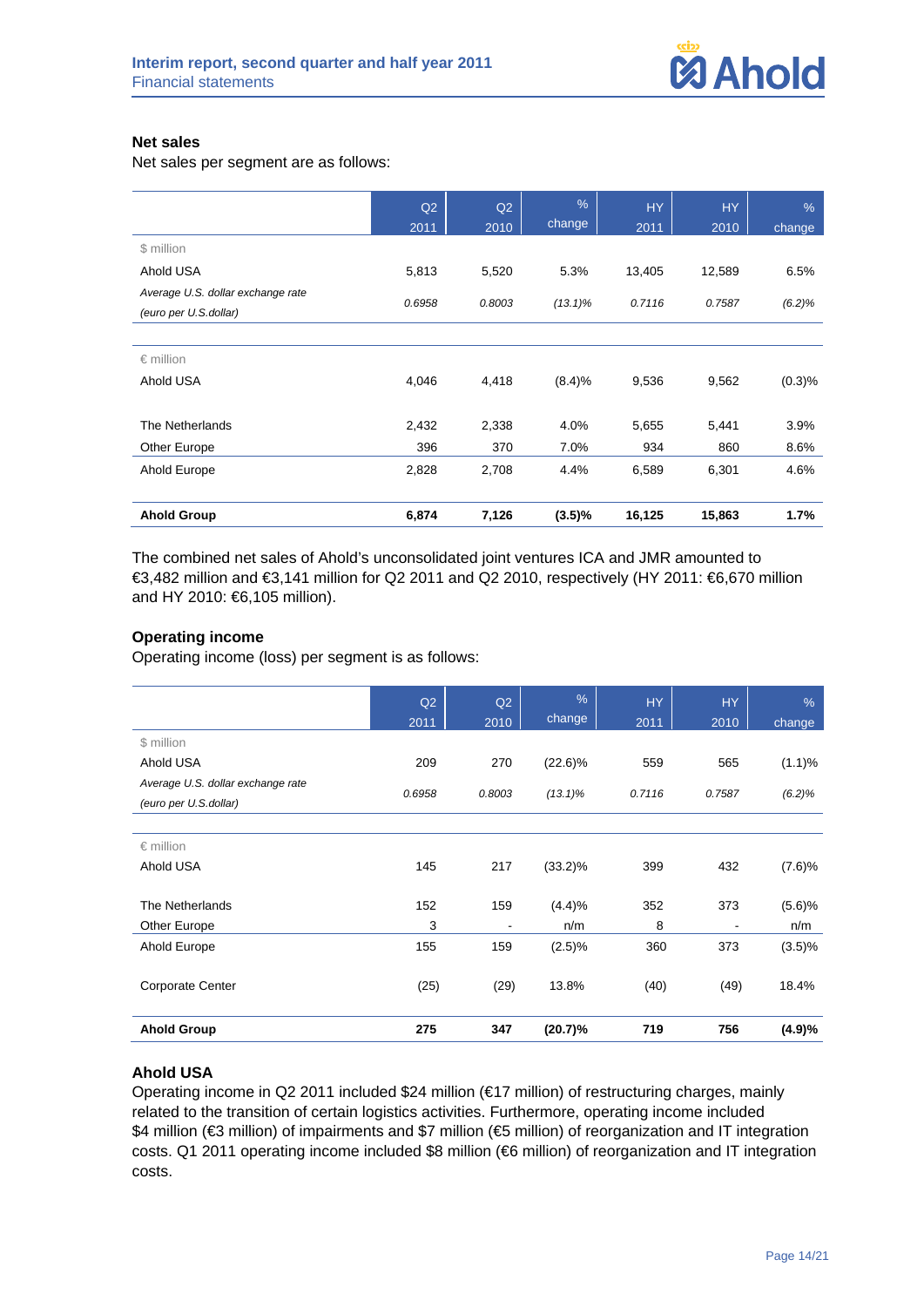

Operating income in Q2 2010 included \$9 million (€7 million) of reorganization and IT integration costs and \$6 million (€4 million) of restructuring and related charges. Offsetting these charges were a \$20 million (€16 million) release of insurance provisions, impairment reversals of \$4 million (€3 million) and gains on the sale of assets of \$6 million (€5 million). Included in the Q1 2010 operating income were a \$12 million (€9 million) charge resulting from the alignment of inventory valuation across the newly formed U.S. divisions and \$5 million (€4 million) of IT integration costs.

#### **The Netherlands**

Q2 2011 operating income included a €2 million (HY 2011: €8 million) gain on the sale of assets.

Operating income in Q2 2010 included a benefit of €6 million arising from the settlement of a nonrecurring wage tax liability and a €5 million benefit from cost recoveries. Operating income in Q1 2010 included an <sup>€</sup>8 million benefit arising from accrual reversals.

#### **Other Europe**

Included in the Q2 2010 operating income were restructuring charges of  $\epsilon$ 2 million. Q1 2010 operating income included restructuring and related charges of €2 million.

#### **Corporate Center**

Corporate Center costs were  $\epsilon$ 25 million for the quarter, down  $\epsilon$ 4 million. Excluding the impact of the Company's insurance activities, Corporate Center costs were €16 million, €1 million lower than last year.

Corporate Center costs for half year 2011 were €40 million, down €9 million. Excluding the impact of the Company's insurance activities, Corporate Center costs were €35 million, €6 million lower than last year.

## **4. Expenses by nature**

The aggregate of cost of sales and operating expenses is specified by nature as follows:

|                                       | Q <sub>2</sub> | Q <sub>2</sub> | <b>HY</b> | <b>HY</b> |
|---------------------------------------|----------------|----------------|-----------|-----------|
| $\epsilon$ million                    | 2011           | 2010           | 2011      | 2010      |
| Cost of product                       | 4.845          | 4.944          | 11.342    | 11,005    |
| Employee benefit expenses             | 917            | 989            | 2.144     | 2,189     |
| Other operational expenses            | 554            | 550            | 1,259     | 1,246     |
| Depreciation and amortization         | 172            | 190            | 407       | 419       |
| Rent expenses and income - net        | 111            | 115            | 259       | 256       |
| Impairment losses and reversals - net | 3              | (2)            | 5         |           |
| Gains on the sale of assets - net     | (3)            | (7)            | (10)      | (8)       |
| <b>Total</b>                          | 6,599          | 6,779          | 15,406    | 15.107    |

## **5. Income taxes**

In Q2 2010, income taxes included a ⊕ million release of contingency reserves. In Q1 2010, income taxes included €15 million of one-time tax charges, mainly arising from true-ups of deferred tax balances.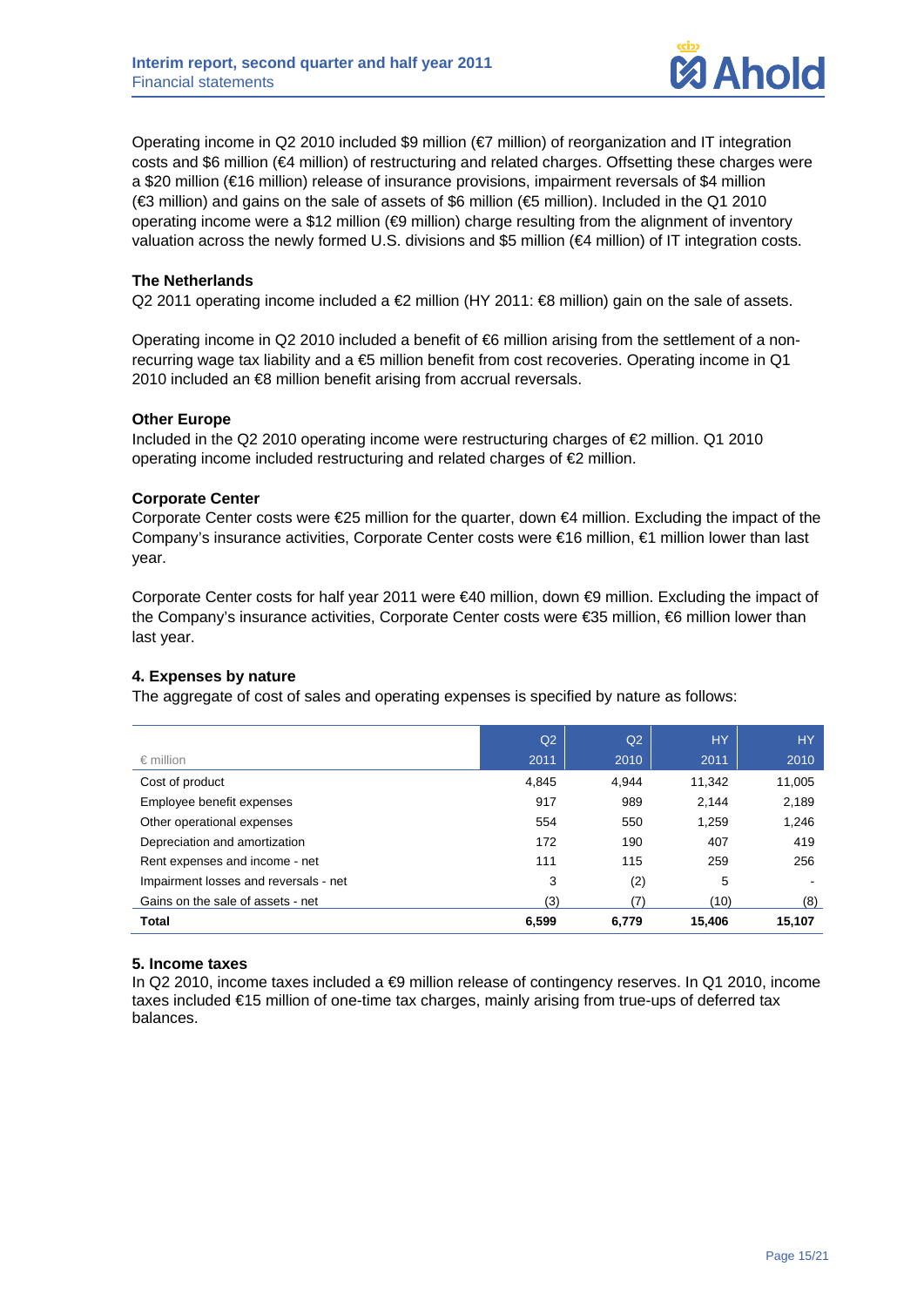## **6. Share in income of joint ventures**

The Company's share in income of joint ventures is net of income taxes and is specified as follows:

|                    | Q2   | Q2        | HY.            | HY.            |
|--------------------|------|-----------|----------------|----------------|
| $\epsilon$ million | 2011 | 2010      | 2011           | 2010           |
| <b>ICA</b>         | 28   | (21)      | 45             | $\overline{2}$ |
| <b>JMR</b>         |      |           | 2              | 5              |
| Other              | 1.   | $\,$ $\,$ | $\blacksquare$ |                |
| <b>Total</b>       | 28   | (20)      | 47             | 8              |

In Q2 2010, ICA's net income was negatively impacted by a tax expense of €78 million (Ahold's share €47 million) related to certain interest deductions in previous years.

## **7. Discontinued operations**

Income from discontinued operations, consisting of results on divestments, is specified as follows:

|                                                                    | Q <sub>2</sub>           | Q2   | <b>HY</b> | <b>HY</b> |
|--------------------------------------------------------------------|--------------------------|------|-----------|-----------|
| $\epsilon$ million                                                 | 2011                     | 2010 | 2011      | 2010      |
| BI-LO and Bruno's                                                  | $\overline{\phantom{0}}$ | (2)  | (1)       | 23        |
| Other*                                                             |                          |      | (13)      | (2)       |
| Results on divestments                                             |                          |      | (14)      | 21        |
| Income (loss) from discontinued operations,<br>net of income taxes | (7)                      | (1)  | (14)      | 21        |

*\* Includes adjustments to the result on various past divestments.* 

The change in the first half year result from discontinued operations was primarily driven by the change in Q1 2010 of Ahold's provision, after tax, for losses under lease guarantees related to its former subsidiaries BI-LO and Bruno's. Furthermore, included within results from discontinued operations in the first half of 2011, were additional costs incurred mainly for claims and legal disputes related to past divestments.

## **8. Equity attributable to common shareholders**

#### *Dividend on common shares*

On April 20, 2011, the General Meeting of Shareholders determined the dividend over 2010 at €0.29 per common share (€328 million in the aggregate). The dividend was paid on May 3, 2011.

#### *Share buyback*

During the first two quarters of 2011 Ahold repurchased a total of 37,244,809 shares for a total amount of €355 million under two share buyback programs, as follows:

On February 24, 2011, Ahold completed its €500 million share buyback program announced on March 4, 2010. The total number of shares repurchased under the program over the period from April 6, 2010 through February 24, 2011, was 50,359,330 common shares (Q1 2011: 11,641,727), for a total consideration of €500 million (Q1 2011: €114 million), at an average price of €9.93.

Furthermore, on March 3, 2011, Ahold announced its decision to return €1 billion to its shareholders by way of a share buyback program, to be completed over a 18-month period. Under this program 25,603,082 of the Company's own shares were repurchased and delivered in the first two quarters of 2011. Shares were repurchased at an average price of €9.42 per share for a total amount of €241 million (Q2 2011: €164 million).

Of the total shares repurchased, 30,000,000 were cancelled on June 7, 2011.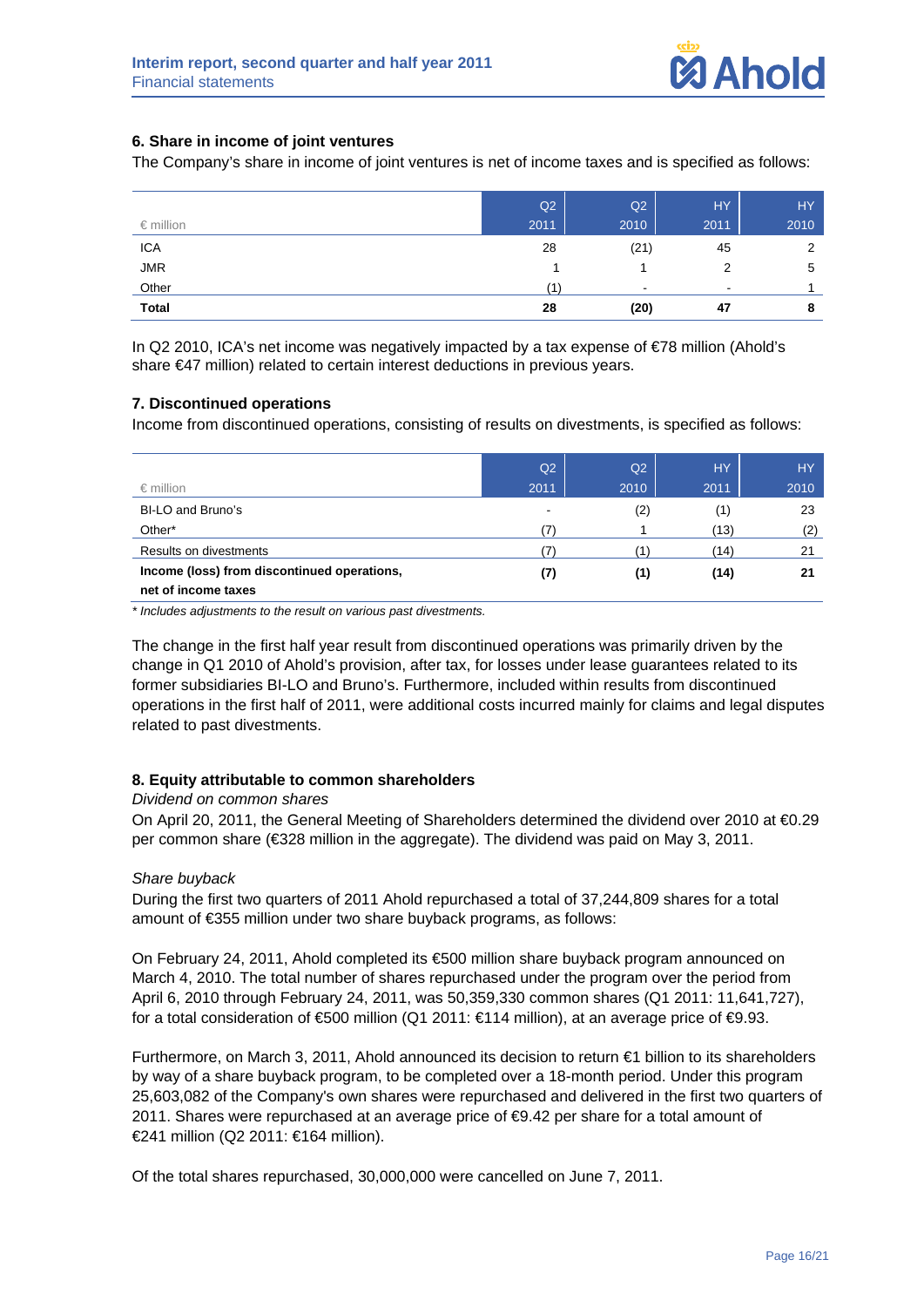The number of outstanding common shares as of July 17, 2011 was 1,113,900,497 (January 2, 2011: 1,145,145,317).

## **9. Cash flow**

The following table presents the changes in cash and cash equivalent balances for the first half of 2011 and 2010, respectively:

|                                                                            | <b>HY</b> | <b>HY</b> |
|----------------------------------------------------------------------------|-----------|-----------|
| $\epsilon$ million                                                         | 2011      | 2010      |
| Cash and cash equivalents at the beginning of the year                     | 2.600     | 2.688     |
| Restricted cash                                                            | (21)      | (22)      |
| Cash and cash equivalents beginning of the year, excluding restricted cash | 2.579     | 2.666     |
| Net cash from operating, investing and financing activities                | (278)     | (271)     |
| Effect of exchange rate differences on cash and cash equivalents           | (45)      | 106       |
| Restricted cash                                                            | 19        | 22        |
| Cash and cash equivalents at the end of the quarter                        | 2.275     | 2,523     |

#### **10. Commitments and contingencies**

Ahold has reached a full and final worldwide settlement of all claims and legal proceedings by Distribucion y Servicio D&S S.A. (D&S) against Ahold and its former subsidiary Disco (the "D&S litigation", as reported in Ahold's 2010 Annual Report). In that context, Ahold paid \$3 million (€2 million) to D&S on August 12, 2011. The amount has been recorded within results from discontinued operations.

In the first quarter of 2011, ICA was denied a request for leave to appeal a tax dispute concerning interest deductions for the years 2001-2003. The full amount disputed was paid in 2009 and expensed in 2010.

A comprehensive overview of commitments and contingencies as of January 2, 2011 was included in Note 34 to Ahold's 2010 consolidated financial statements, which were published as part of Ahold's Annual Report on March 8, 2011. Other than the updates for D&S and the ICA tax dispute, there was no significant change during the first half of 2011.

## **11. Subsequent events**

#### *ICA*

In August 2011, ICA decided to discontinue the ICA Maxi concept in Norway and initiate a sales process to sell 24 of the 25 ICA Maxi stores.

#### *Share buyback program*

On August 24, 2011, the Company decided to accelerate the €1 billion share buyback program that started on March 7, 2011. The acceleration will have immediate effect and it is expected that the program will be completed by March 2012.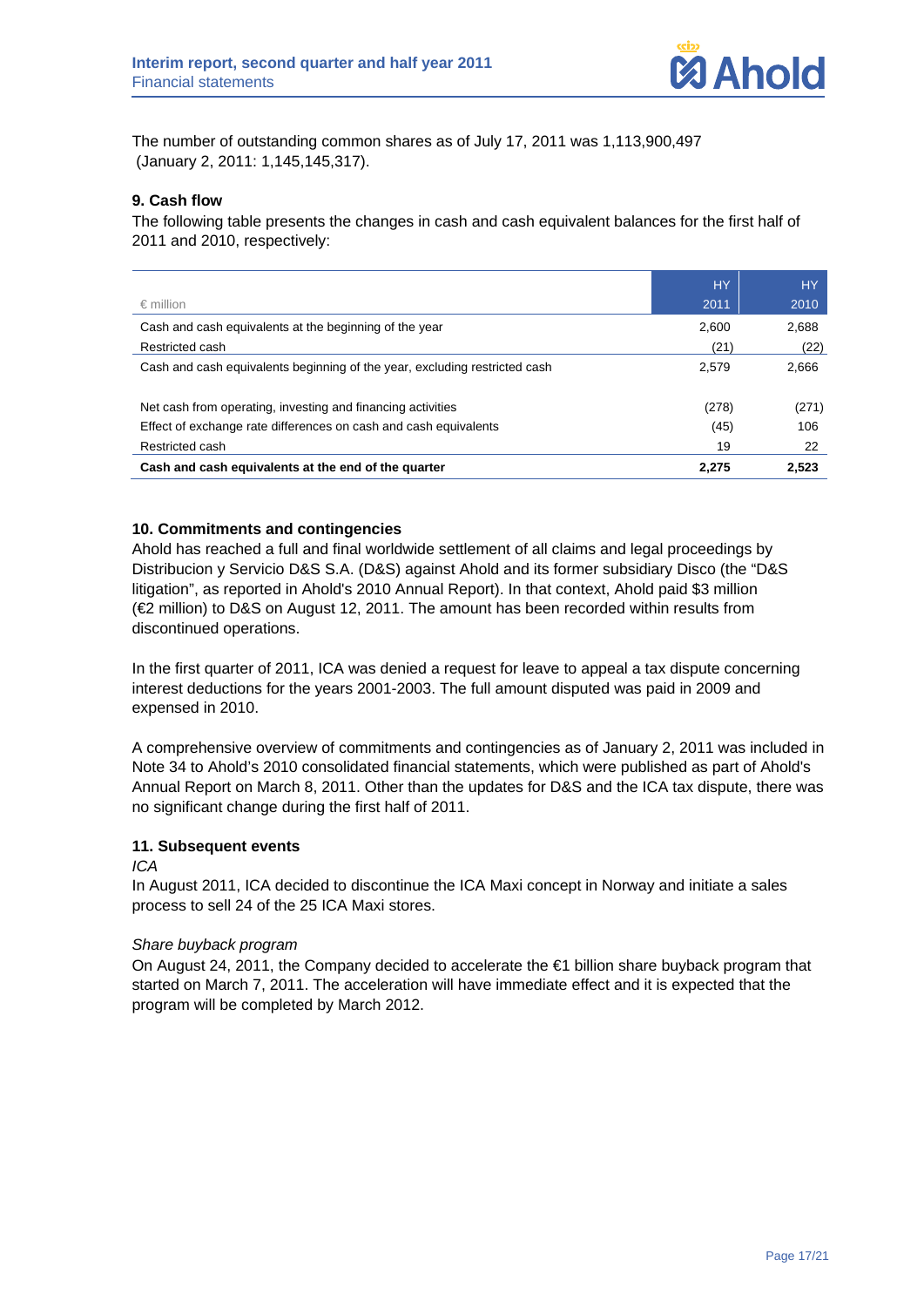

# **Use of non-GAAP financial measures**

This interim report includes the following non-GAAP financial measures:

- **Net sales at constant exchange rates.** Net sales at constant exchange rates exclude the impact of using different currency exchange rates to translate the financial information of Ahold subsidiaries or joint ventures to euros. Ahold's management believes this measure provides a better insight into the operating performance of Ahold's foreign subsidiaries or joint ventures.
- **Net sales in local currency.** In certain instances, net sales are presented in local currency. Ahold's management believes this measure provides a better insight into the operating performance of Ahold's foreign subsidiaries.
- **Identical sales.** Net sales from exactly the same stores in local currency for the comparable period.
- **Identical sales, excluding gasoline net sales.** Because gasoline prices have experienced greater volatility than food prices, Ahold's management believes that by excluding gasoline net sales, this measure provides a better insight into the growth of its identical store sales.
- **Comparable sales.** Identical sales plus net sales from replacement stores in local currency. Comparable sales are only reported for Ahold USA.
- **Underlying retail operating income.** Total retail operating income, adjusted for impairments of non-current assets, gains and losses on the sale of assets and restructuring and related charges. Ahold's management believes this measure provides better insight into underlying operating performance of Ahold's retail operations.

The reconciliation from the underlying retail operating income per segment to the retail operating income per segment is as follows for Q2 2011 and Q2 2010 and for the first half of 2011 and 2010, respectively:

| $(\in$ million)                 | <b>Underlying</b><br>operating income<br>Q2 2011 | <b>Impairments</b>                         | Gains on the<br>sale of assets | Restructuring<br>and related<br>charges | Operating<br>income<br>Q2 2011 |
|---------------------------------|--------------------------------------------------|--------------------------------------------|--------------------------------|-----------------------------------------|--------------------------------|
| Ahold USA                       | 164                                              | (3)                                        |                                | (17)                                    | 145                            |
| The Netherlands<br>Other Europe | 150<br>3                                         | $\blacksquare$<br>$\overline{\phantom{a}}$ | 2                              |                                         | 152<br>3                       |
| Ahold Europe                    | 153                                              | $\blacksquare$                             | 2                              |                                         | 155                            |
| <b>Total retail</b>             | 317                                              | (3)                                        | 3                              | (17)                                    | 300                            |

| $(\in$ million)                 | <b>Underlying</b><br>operating income<br>Q2 2010 | <b>Impairments</b>                                   | <b>Gains</b> on the<br>sale of assets | Restructuring<br>and related<br>charges | Operating<br>income<br>Q2 2010 |
|---------------------------------|--------------------------------------------------|------------------------------------------------------|---------------------------------------|-----------------------------------------|--------------------------------|
| Ahold USA                       | 213                                              | 3                                                    | 5                                     | (4)                                     | 217                            |
| The Netherlands<br>Other Europe | 158                                              | $\overline{\phantom{0}}$<br>$\overline{\phantom{a}}$ |                                       | -<br>(2)                                | 159                            |
| Ahold Europe                    | 159                                              | ۰                                                    | 2                                     | (2)                                     | 159                            |
| <b>Total retail</b>             | 372                                              | 3                                                    |                                       | (6)                                     | 376                            |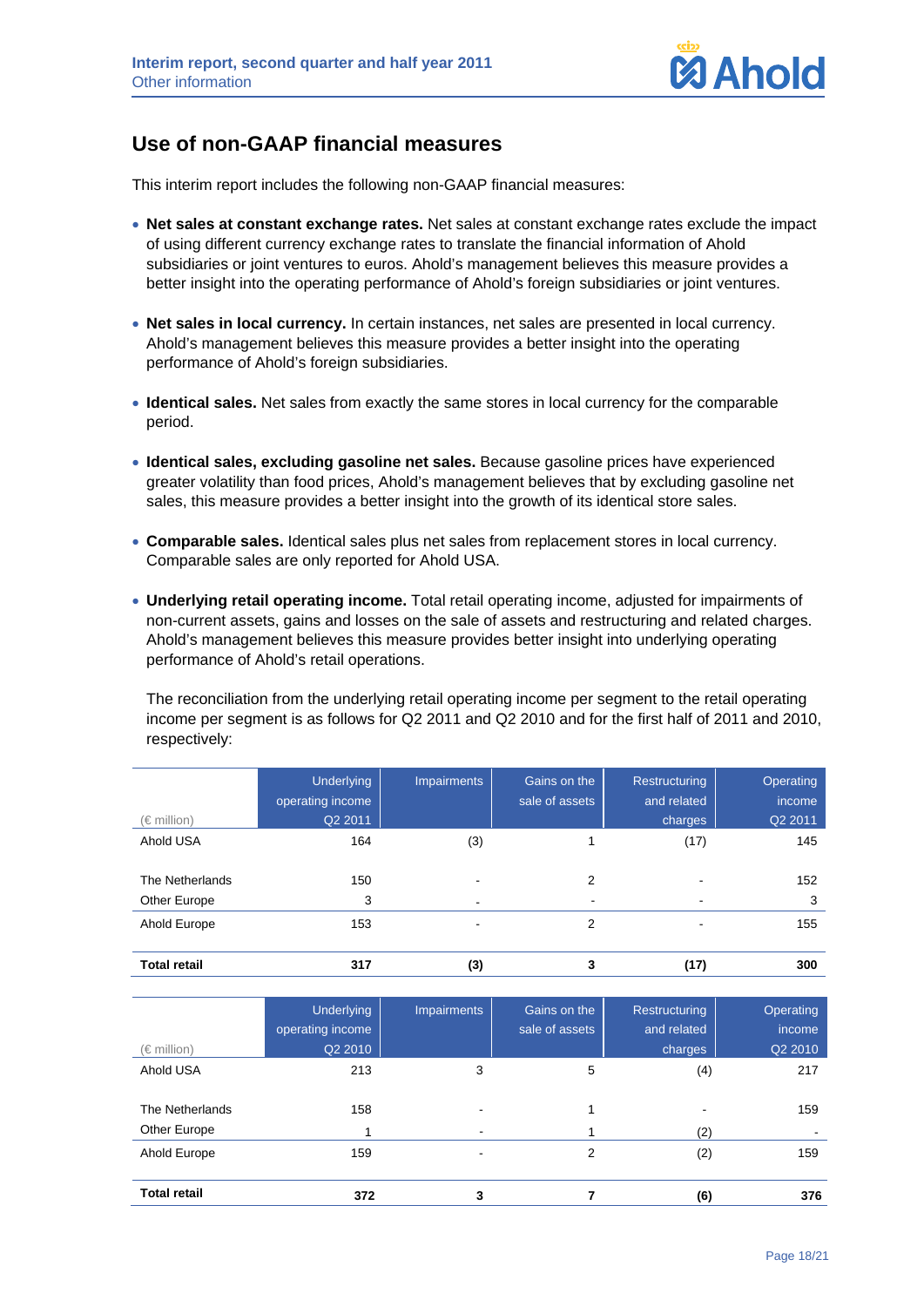

| $(\in$ million)     | <b>Underlying</b><br>operating income<br>HY 2011 | <b>Impairments</b> | Gains on the<br>sale of assets | Restructuring<br>and related<br>charges | Operating<br>income<br>HY 2011 |
|---------------------|--------------------------------------------------|--------------------|--------------------------------|-----------------------------------------|--------------------------------|
| Ahold USA           | 418                                              | (4)                | 2                              | (17)                                    | 399                            |
| The Netherlands     | 344                                              | $\blacksquare$     | 8                              |                                         | 352                            |
| Other Europe        | 9                                                | (1)                |                                | $\overline{\phantom{a}}$                | 8                              |
| Ahold Europe        | 353                                              | (1)                | 8                              |                                         | 360                            |
| <b>Total retail</b> | 771                                              | (5)                | 10                             | (17)                                    | 759                            |

| $(\in$ million)                 | <b>Underlying</b><br>operating income<br><b>HY 2010</b> | <b>Impairments</b> | Gains on the<br>sale of assets | Restructuring<br>and related<br>charges | Operating<br>income<br>HY 2010 |
|---------------------------------|---------------------------------------------------------|--------------------|--------------------------------|-----------------------------------------|--------------------------------|
| Ahold USA                       | 427                                                     | 3                  | 5                              | (3)                                     | 432                            |
| The Netherlands<br>Other Europe | 373<br>3                                                | (1)<br>(1)         | 2                              | (4)                                     | 373                            |
| Ahold Europe                    | 376                                                     | (2)                | 3                              | (4)                                     | 373                            |
| <b>Total retail</b>             | 803                                                     |                    | 8                              | (7)                                     | 805                            |

- **Operating income in local currency**. In certain instances operating income is presented in local currency. Ahold's management believes this measure provides better insight into the operating performance of Ahold's foreign subsidiaries.
- **Earnings before interest, taxes, depreciation and amortization**. EBITDA is net income before net financial expense, income taxes, depreciation and amortization. However, EBITDA does not exclude impairments. EBITDA is commonly used by investors to analyze profitability between companies and industries by eliminating the effects of financing (i.e., net financial expense) and capital investments (i.e., depreciation and amortization).

The reconciliation from EBITDA per segment to operating income per segment is as follows for Q2 2011 and Q2 2010 and for the first half of 2011 and 2010, respectively:

|                         | <b>EBITDA</b> | <b>Depreciation</b><br>and<br>amortization | <b>Operating</b><br>income | <b>EBITDA</b> | <b>Depreciation</b><br>and<br>amortization | Operating<br>income |
|-------------------------|---------------|--------------------------------------------|----------------------------|---------------|--------------------------------------------|---------------------|
| $(\in$ million)         | Q2 2011       |                                            | Q2 2011                    | Q2 2010       |                                            | Q2 2010             |
| Ahold USA               | 258           | (113)                                      | 145                        | 345           | (128)                                      | 217                 |
|                         |               |                                            |                            |               |                                            |                     |
| The Netherlands         | 199           | (47)                                       | 152                        | 209           | (50)                                       | 159                 |
| Other Europe            | 14            | (11)                                       | 3                          | 12            | (12)                                       |                     |
| Ahold Europe            | 213           | (58)                                       | 155                        | 221           | (62)                                       | 159                 |
| <b>Corporate Center</b> | (24)          | (1)                                        | (25)                       | (29)          |                                            | (29)                |
|                         |               |                                            |                            |               |                                            |                     |
| <b>Total</b>            | 447           | (172)                                      | 275                        | 537           | (190)                                      | 347                 |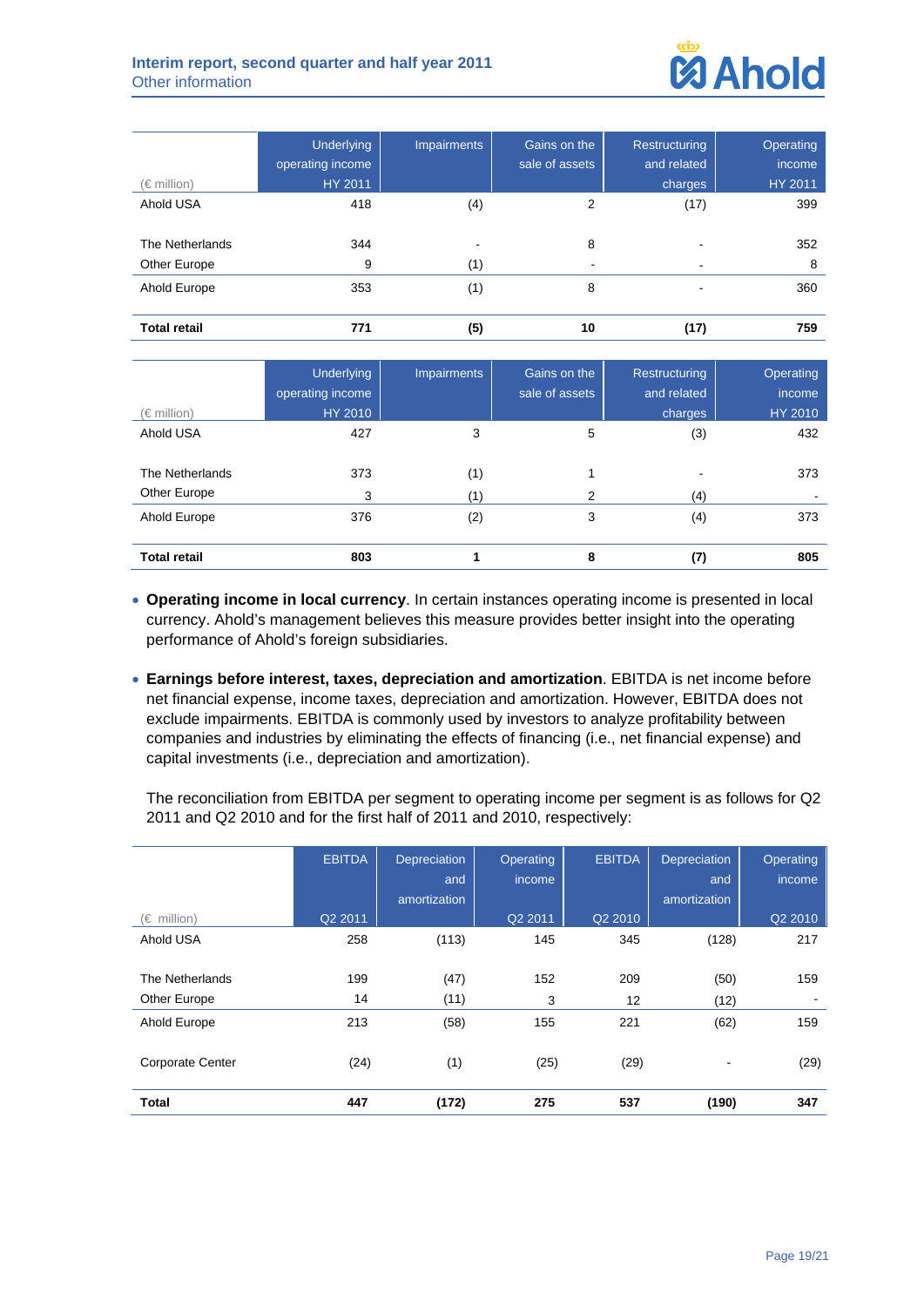

|                         | <b>EBITDA</b>  | <b>Depreciation</b><br>and | Operating<br>income | <b>EBITDA</b>  | <b>Depreciation</b><br>and | Operating<br>income |
|-------------------------|----------------|----------------------------|---------------------|----------------|----------------------------|---------------------|
|                         |                | amortization               |                     |                | amortization               |                     |
| $(\in$ million)         | <b>HY 2011</b> |                            | HY 2011             | <b>HY 2010</b> |                            | <b>HY 2010</b>      |
| Ahold USA               | 667            | (268)                      | 399                 | 712            | (280)                      | 432                 |
|                         |                |                            |                     |                |                            |                     |
| The Netherlands         | 464            | (112)                      | 352                 | 485            | (112)                      | 373                 |
| Other Europe            | 34             | (26)                       | 8                   | 27             | (27)                       |                     |
| Ahold Europe            | 498            | (138)                      | 360                 | 512            | (139)                      | 373                 |
| <b>Corporate Center</b> | (39)           | (1)                        | (40)                | (49)           |                            | (49)                |
| <b>Total</b>            | 1,126          | (407)                      | 719                 | 1,175          | (419)                      | 756                 |

- **Free cash flow**. Operating cash flows from continuing operations minus net capital expenditures minus net interest paid plus dividends received. Ahold's management believes this measure is useful because it provides insight into the cash flow available to, among other things, reduce debt and pay dividends.
- **Net debt**. Net debt is the difference between (i) the sum of long-term debt and short-term debt (i.e., gross debt) and (ii) cash, cash equivalents, and short-term deposits. In management's view, because cash, cash equivalents and short-term deposits can be used, among other things, to repay indebtedness, netting this against gross debt is a useful measure for investors to judge Ahold's leverage. Net debt may include certain cash items that are not readily available for repaying debt.

Management believes that these non-GAAP financial measures allow for a better understanding of Ahold's operating and financial performance. These non-GAAP financial measures should be considered in addition to, but not as substitutes for, the most directly comparable IFRS measures.